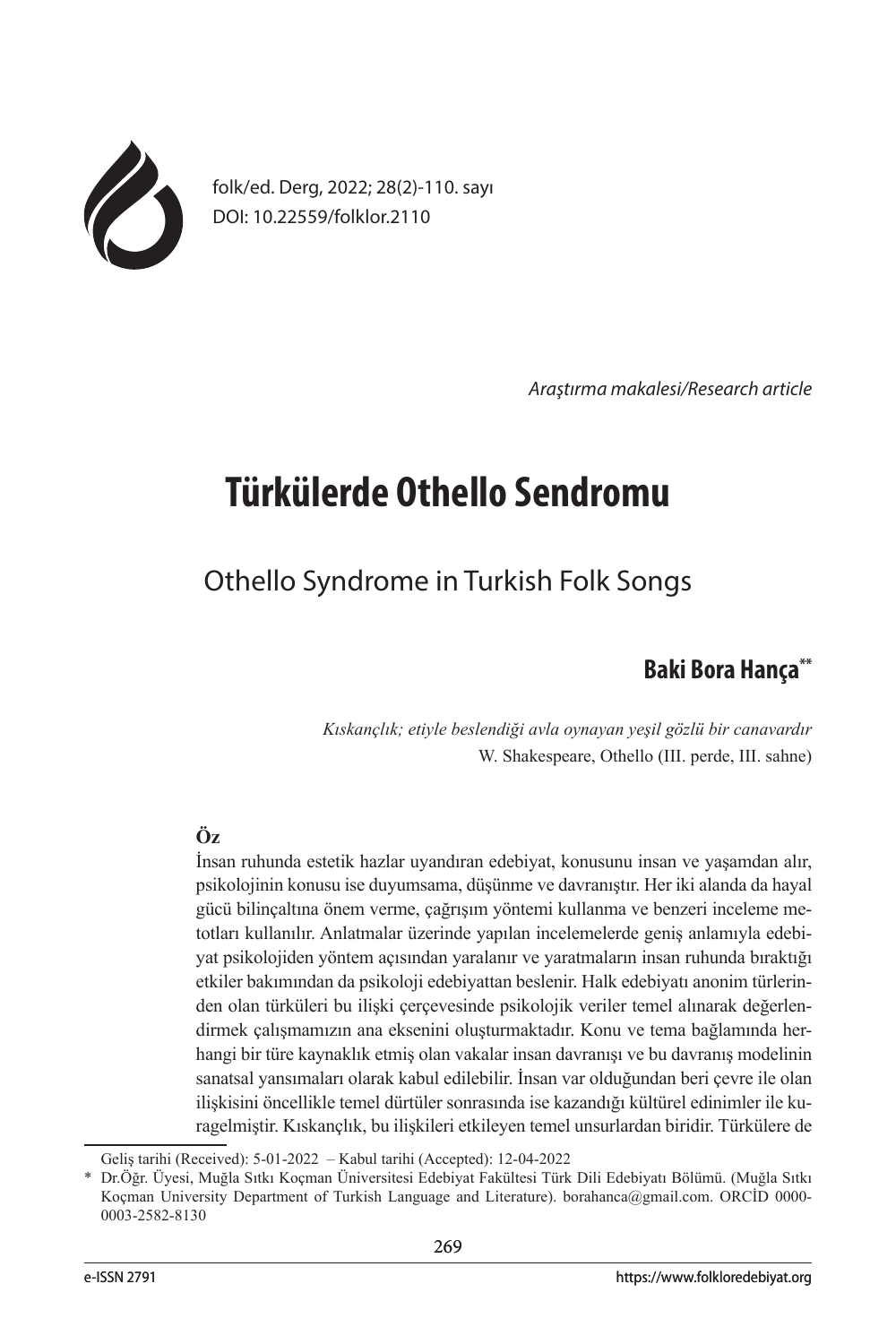tematik açıdan yaklaştığımızda patolojik kıskançlığın sebep olduğu olayların toplum ruhunda yarattığı etkinin trajik sonuçları açıkça görülmektedir. Bu sebeple bir türe bu denli etki etmiş olan duygunun psikolojik derinliğine ve daha önce yazılmış veya yaratılmış olan edebî ve sanatsal eserlere olan etkisine bakılması gerekliliği doğmaktadır. Herhangi bir dürtü sanata, sanatta kullanılan olgu ise o dürtünün adının konmasına dönüşür. Böylelikle isimlendirilmiş olan terminoloji ondan sonraki yaratmaların çözümlenmesiyle ilgili bir döngünün işleyişini yeniden başlatır. Bu bağlamda dürtü Othello eserine yansımış, tema gerçek hayattaki olgularla benzerliği sayesinde bir sendrom adını almış ve ondan sonraki anlatmalardaki eş durumlara kaynaklık etmiştir. Türküler bu döngüden soyutlanamayacağı için inceleme eksenine girmiştir. Bu anlamda türkülerde yer alan patolojik kıskançlık, Othello Sendromu bağlamında değerlendirmeye alınarak çözümlenmiştir.

**Anahtar sözcükler:** *türkü, kıskançlık, Othello, Othello sendromu, Shakespeare, kompleks, halk vicdanı*

## **Abstract**

Literature, which awakens esthetic pleasures in the human soul, has as its theme man and life, and psychology has as its theme sensation, thought, and behavior. In both fields, imagination, the importance of the subconscious, the method of association, and similar methods of investigation are used. In the studies of narratives, literature in the broadest sense benefits from psychology in terms of method, and psychology benefits from literature in terms of the effects of the works on the human mind. The main axis of our study is to evaluate folk songs, which are anonymous types of folk literature, on the basis of psychological data within the framework of this relationship. Cases that were the source of each genre in the context of the subject and theme can be accepted as human behavior and artistic reflection of this behavioral model. Since man has existed, he has established his relationship with the environment first with the basic impulses and then with the cultural achievements he has acquired. Jealousy is one of the most important factors that influence these relationships. If we approach folk songs from a thematic point of view, the tragic consequences of the impact of the events caused by pathological jealousy on the community spirit become clearly visible. For this reason, it is necessary to consider the psychological depth of the emotion that had such an impact on a genre and its effects on literary and artistic works previously written or created. Any impulse becomes art, and the phenomenon used in art becomes the name of this impulse. The terminology thus named sets in motion a cycle of analysis of subsequent creations. In this context, the impulse is reflected in Othello's work; the theme is called a syndrome because of its similarity to real events, and becomes a source for similar situations in subsequent narratives. Since folk songs cannot be isolated from this cycle, they have become the focus of the study. In this sense, pathological jealousy in folk songs was analyzed in the context of the Othello syndrome.

**Keywords:** *folk song, jealousy, Othello, Othello syndrome, Shakespeare, complex, public conscience*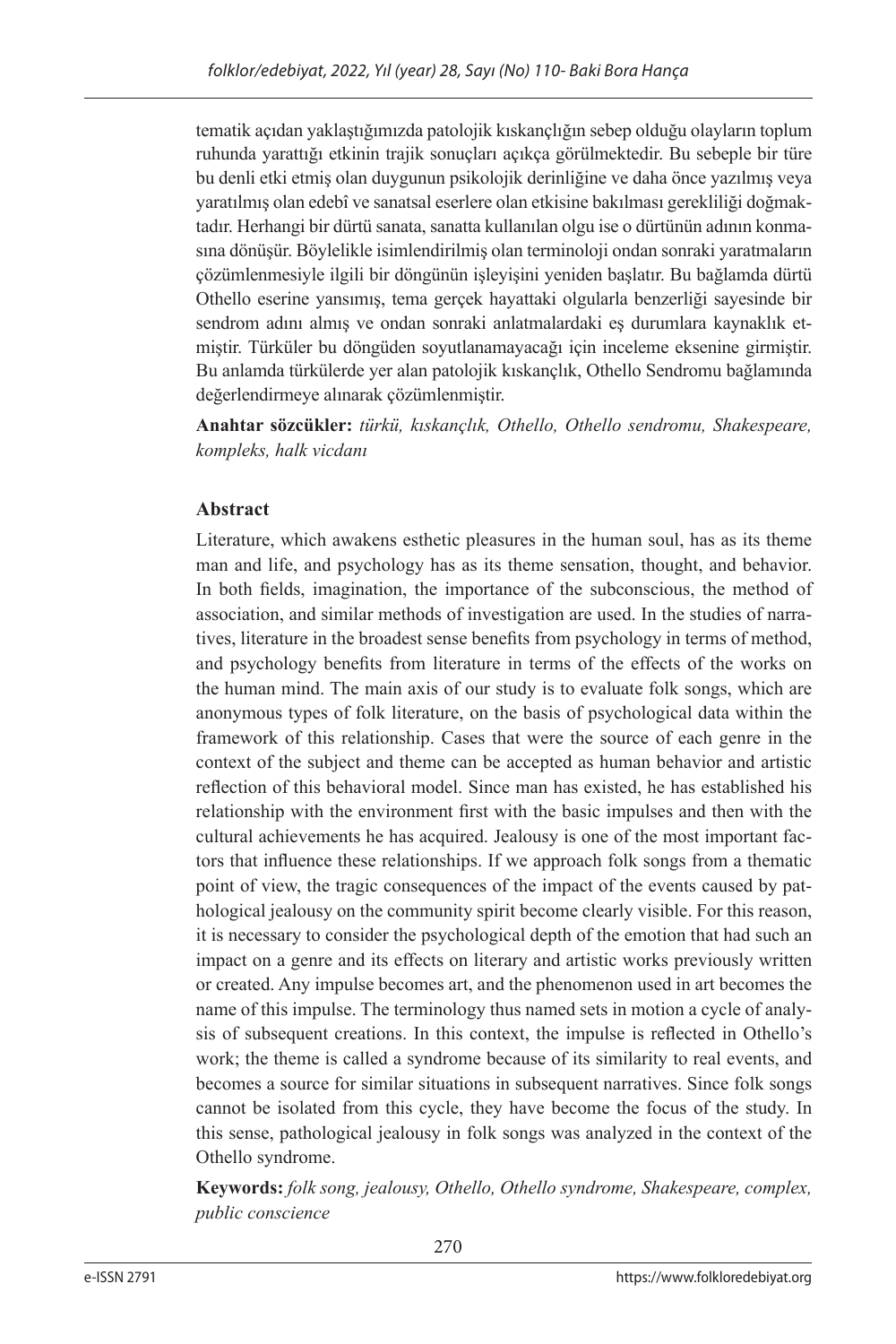## **Extended summary**

The aim of the study "The Othello Syndrome in Folk Songs" is, in the broadest sense, to establish an interdisciplinary link in the fields of literature and psychology. Pointing out the elements that nourish the two disciplines through this connection, establishing a relationship and creating a field of study with this relationship are among the principles highlighted in the study. In W. Shakespeare's 1604 play Othello, the story is that Iago, working under Othello's command, uses a handkerchief to slander Destemona, and Othello strangles his beloved wife based on this suspicion. This story is known in medicine as the Othello Syndrome. Othello, one of Shakespeare's most important works, gave its name to Othello Syndrome, also known as "Pathological Jealousy." Syndrome in medicine; It is defined as a group of symptoms that occur together and indicate a specific disorder. The question of whether this problem can be applied to any genre in the field of folklore based on this syndrome, inspired by a literary work of the science of psychology, is the field of investigation of the study. Folk songs, which are a common form of folk literature, have processed many human emotions. In terms of themes, folk songs that include themes such as heroism, longing, separation, love, death and jealousy reflect a formulated expression of a romantic outlook. However, if the song in question has a lived history, this realistic effect turns it into realism and almost a document of oral history. Regardless of the point of view of the person who created the folk song, the theme, the content, the emotions expressed, and even the judgement of the judge reveal their hidden veils when it is re-read. Through this re-reading effect, the cultural background of a society, local or universal characteristics, norms, perspectives on life, interactions with the environment, etc. can be brought to light through narratives. In this regard, the study discusses folk songs with examples of the feeling of jealousy. Seven songs in which the feeling of jealousy was basically dealt with were selected and evaluated in the axis of the Othello syndrome by considering the behavior of the characters in the stories of these folk songs. This study has led to the need to point out a common area, since the fields of folk literature and psychology, which are two disciplines that cross-fertilize each other, contain some inseparable building blocks. For many years, there have been numerous studies showing the relationship between psychology and literature. In particular, Kriton Dinçmen's "Psikomitos," which shows that myths are the source of psychological literature, represents one of the most important studies on this subject. In the study of the Othello syndrome in folk songs, priority was given to the study of primary sources written in the original international language, in which the reason, purpose and explanation of the Othello syndrome were discussed in detail. The main point that distinguishes this study from other studies is that for the first time a syndrome from psychology has been applied to folk songs, one of the literary genres.

Of course, the primary purpose here is to show the attitudes of folk songs toward characters who cause destruction through the delusion of jealousy. In applying the Othello syndrome to the folk song genre, a conceptual methodology based on theories was used. Jealousy, which is a form of behavior, was evaluated by applying it to the characters in the folk songs with stories. During the evaluation process, it was determined that the characters who killed their spouses in the folk songs exhibited the characteristics of this syndrome. After this finding, it was evaluated how the audience behaved toward the character who exhibited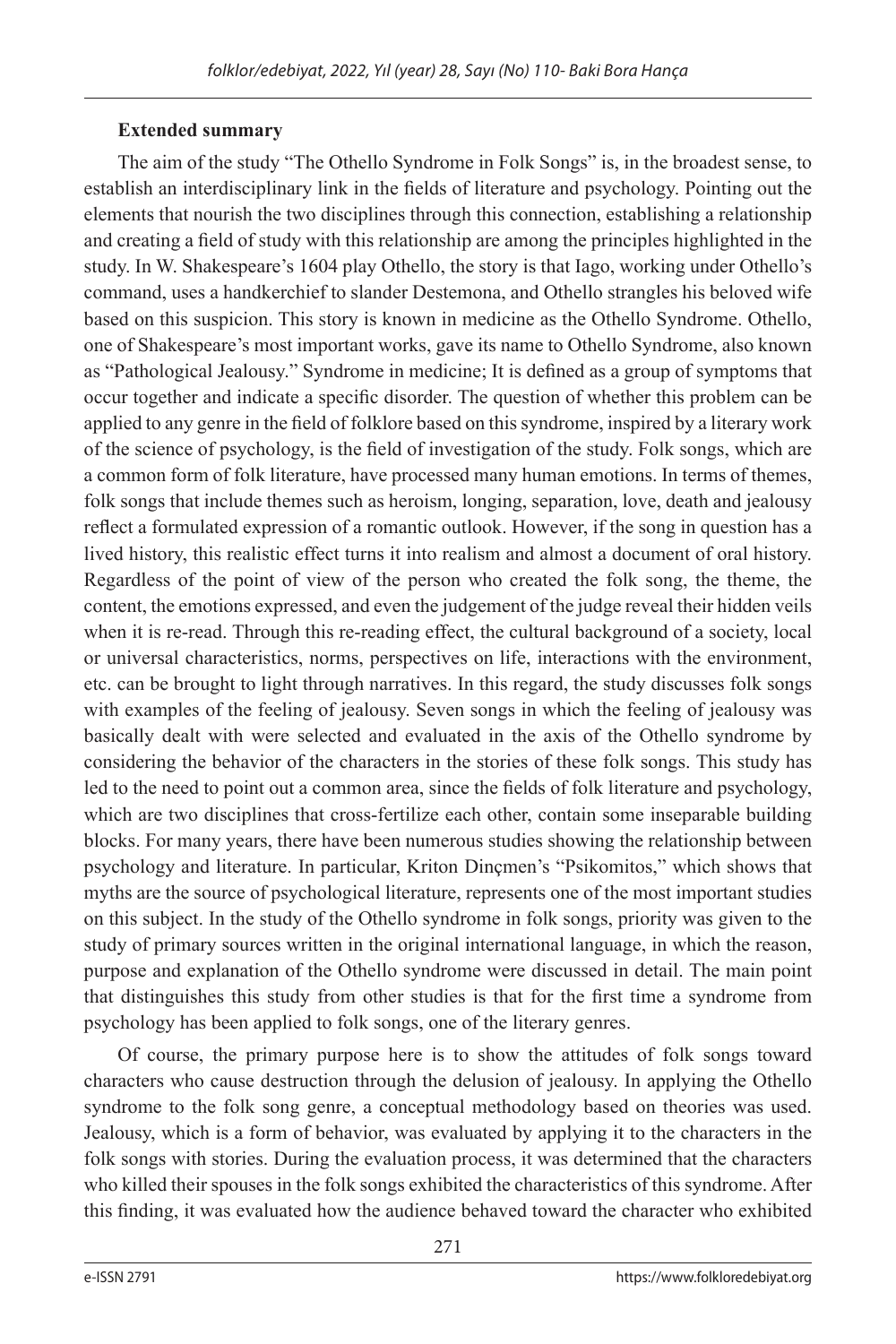the corresponding behavior, how they expressed it, and how they generally viewed the people who killed their spouses out of jealousy.

Applying the Othello syndrome based on pathological jealousy to selected folk songs reveals that the characters in the story bear the symptoms of the syndrome. In addition to the characters, public conscience comes to the fore in the perspective of these people. The public conscience put into words and melodies with emotional expression the death events that occurred in different ways in the folk songs. While public conscience condemned the killing, it did not distinguish the person, status, or nature of the event. The public condemned the killing of people, for whatever reason, even in cases that it would not accept, exclude, or approve of under normal circumstances - in terms of belief and moral understanding. Perhaps the most important role of the public is to assume authority for the victim who can no longer defend himself. The people both point to the criminals and to the speaker of the victim by singing a song about the death event. In this context, the songs sung in this way have the function of being a reference for the attitude of the people towards similar events that are likely to occur and which side they will take.

## **Giriş**

İnsan doğumdan ölüme dek fiziksel gelişim ve değişimleri kadar duygu durumlarındaki gelgitleriyle de hayat sürecinde var olur. Biyolojik/fizyolojik yapıların oluşturduğu etkiler görünür biçimdeyken ruhsal duygu durumları insanın algı mekanizmasıyla hissettiği tanımlamalardan ileri gidemez. İnsan ruhunun derin yapısını oluşturan duygular, olumlu veya olumsuz şekilleriyle ancak eyleme dönüşme hâlinde gözlemlenebilir. Bu eylemler bireysel veya toplumsal bazda yapıcı veya yıkıcı sonuçlar doğurabilir. Aşk, sevgi, ihtiras, öfke, kıskançlık, hüzün, neşe gibi izlenimlerin yansımaları yine bir duygu olan yaratma olgusunu tetikler. Bu yaratma olgusu en başta mit, masal, efsane gibi arkaik türlerin teşekkülüne kaynaklık etmiştir. Söz konusu yaratmalara kaynaklık eden duygulardan biri olan kıskançlık, yayılımını ve etki alanını tahrip etme gücüyle ölçekler. *Bir kimse üstünlük gösterdiğinde veya sevilen birisinin başkası ile ilgilendiği kanısına varıldığında takınılan olumsuz tutum, günücülük, hasetçilik, hasutluk* (TDK, 2019: 1424), olarak tanımlanan kıskançlık kelimesi İngilizcede üç kelimeyle kendisine karşılık bulur; *jealousy, heartburning, green-eyedmonster.* Bunlardan *jealousy,* genel bir kıskançlık anlamını yansıtırken *heartburning,* âdeta derin kıskançlığın kişide yarattığı hezeyanı, *green-eyedmonster* ise kıskançlık duygusunun başkalarına zarar verecek boyutlara ulaştığını betimler. Özellikle konunun hududunu oluşturan green-eyedmonster deyimi, anlatıların dinamiğinde önemli bir etkiye sahiptir. Bu dinamik öyle güçlü bir canavardır ki yedi ölümcül günahtan biridir, o Samuel'i şeytana dönüştürendir. Habil'in göğsüne saplanan bıçaktır, Yusuf'u kuyuya attırandır, Dirse Han'ın oğlu Boğaç'a attığı oktur, Erlik'in ağzında sakladığı topraktır, Kronos'un çiğnediği ettir. Kişisel ihtirasları kolektif ölçüde tetikleyen bu duygu tanrılar arasında da büyük yıkımlar doğurur. Ölümsüzler dünyasının ilk kıskancıdır Hera, öyle ki insanın yaratılması bile bu kıskançlık öyküsüne tesadüf eder. Medusa'nın altın saçlarını yılanlarla dolduran da Athena'nın hışmıdır.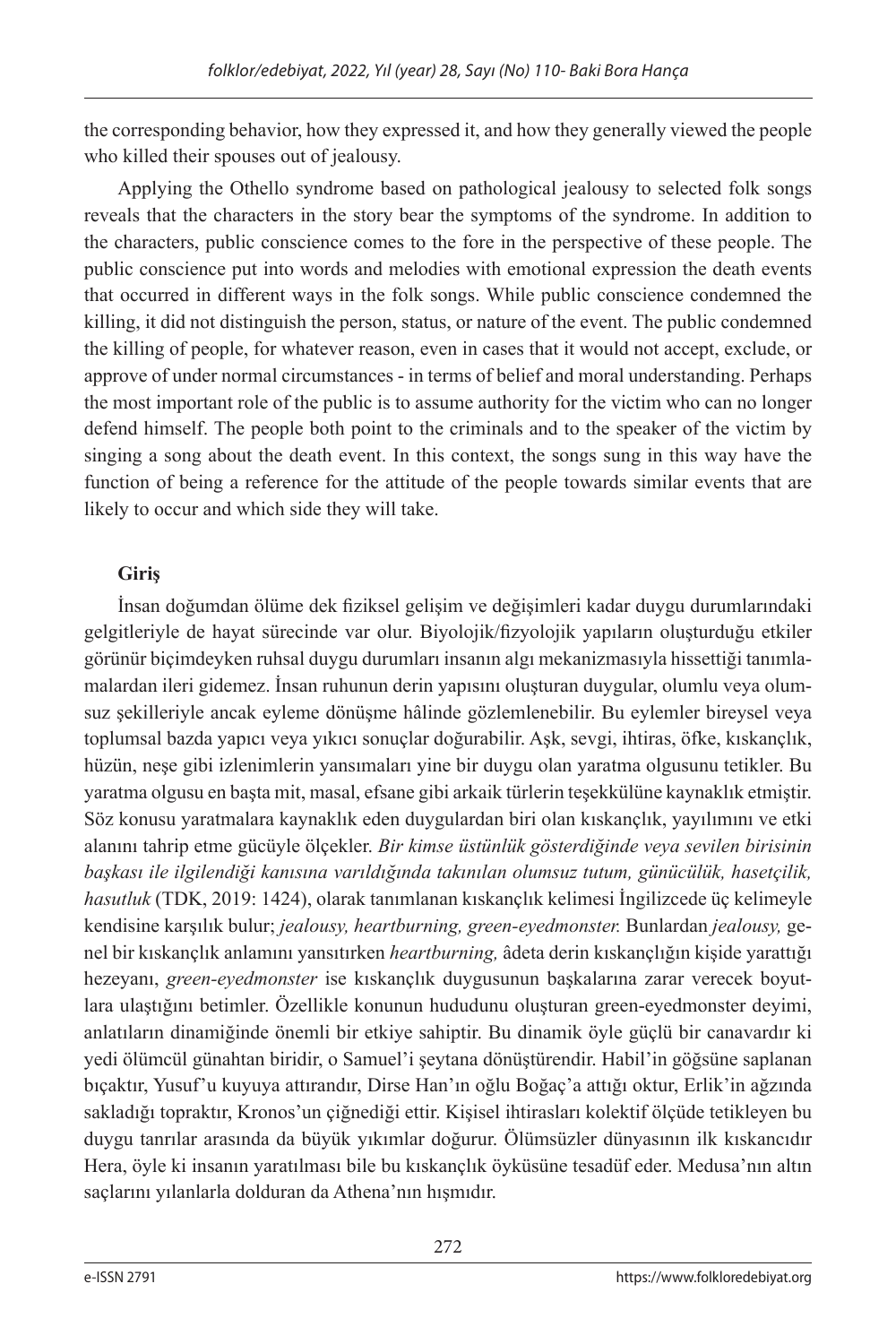Tüm bu ve buna benzer arkaik yaratmalar kıskançlık olgusu dışında aynı zamanda gerek beşerî gerekse pozitif bilimlere yaygın biçimde alan oluşturmuştur. Bu yaygınlık, duyguda tikelliği yansıtırken tüzel alanda terminolojik bir biçime oturtularak kuramsallaşır. Özellikle tıp dünyasında sıklıkla örneklerine rastlanan çeşitli hastalık, sendrom, kompleks, fenomen isimleri sözlü ve yazılı edebiyattan beslenir. Örneğin Yunan mitolojisinde deniz tanrıçası olan Thesis, oğlu Akhilleus'u ölümlülükten kurtarmak için onu topuğundan tutarak Styks Irmağına batırmıştır. Tüm gövdesi silah işlemez hâle gelirken topuğuna su değmemiştir. Bu sebeple Akhilleus topuğundan vurularak öldürülebilmiştir (Erhat, 1978: 25-29). Anatomide baldır kısmını topuk kemiğine bağlayan vücuttaki en büyük tendon olan Aşil (Achilles) tendonu (O'Brien, 2005: 38), adını Homeros'un İlyada Destanında geçen ilgili efsaneden almıştır. Kutsal bir öyküyü anlatan mitlerin (Eliade, 1993: 13), tıp gibi terminolojik düzlem alanlarında kendine yer bulması elbette onun birçok konuyu aynı durum içinde ifade edebilme büyüsü ile ilgilidir.

### **1. Othello tragedyası ve Othello sendromu**

Tıp, belirli ve birbirine bağlı düşünceler sisteminin bütünüdür. Bir tıp dalı olan psikiyatri de hangi ekol temel olarak kabul edilirse edilsin-belirli ve birbirini izleyen- biri diğerine bağlı düşünceler sistemini oluşturur (Dinçmen, 1997: 10). Psikiyatri bilimi bu anlamda anatomi gibi kendini açıklama yöntemlerinden biri olarak -özellikle sendromlar ve komplekslerle ilgili- mitolojiyi kullanmıştır. Gustav Jung'a göre kompleks *apayr*ı *bir varl*ı*k gibi ya*ş*amak üzere, ruhun karanl*ı*k bölgesinde bilincin denetiminden çıkmış, ondan kopmu*ş*, ruhsal özlerdir; bulunduklar*ı *yerden, bilinçli eylemi her an engelleyebilirler ya da onu destekleyebilirler* (2016: 44). Baba oğul çatışmasını anlatan Oidipus (Sophokles, 2016: 10-56) ve anne ile kız arasındaki mücadeleyi anlatan Elektra (Erhat,1978, 107-108), anlatmaları bu anlamda Psikoloji literatürüne kompleks<sup>1</sup>olarak kaynaklık eden örneklerden birkaçını oluşturmuştur. Elbette disiplinler arası alışveriş, benzer olayların ele alınış biçimi ve uyum gösterme fenomenleriyle ilgilidir. Bu bağlamda topluma ayna tutan sanat, dönüştürülebilir bir olguyu farklı disiplinlerin bünyesine taşıma işlevini de üstlenir. Yöntem bakımından değerlendirildiğinde psikoloji bilimi literatür bakımından mitoloji ve edebiyattan beslenmiş, edebi ürünler yaratılırken de arkaik yaratmalardan esinlenmiştir. Bu dönüşümün Othello eseri bağlamında tablo ile ifade edildiğinde denebilir ki psikoloji mitsel anlatılardan yararlanmış, Shakespeare ürünlerini yaratırken mitlerden beslenmiş, Shakespere'nin Othello eseri ise psikoloji bilimine kaynak oluşturmuştur.

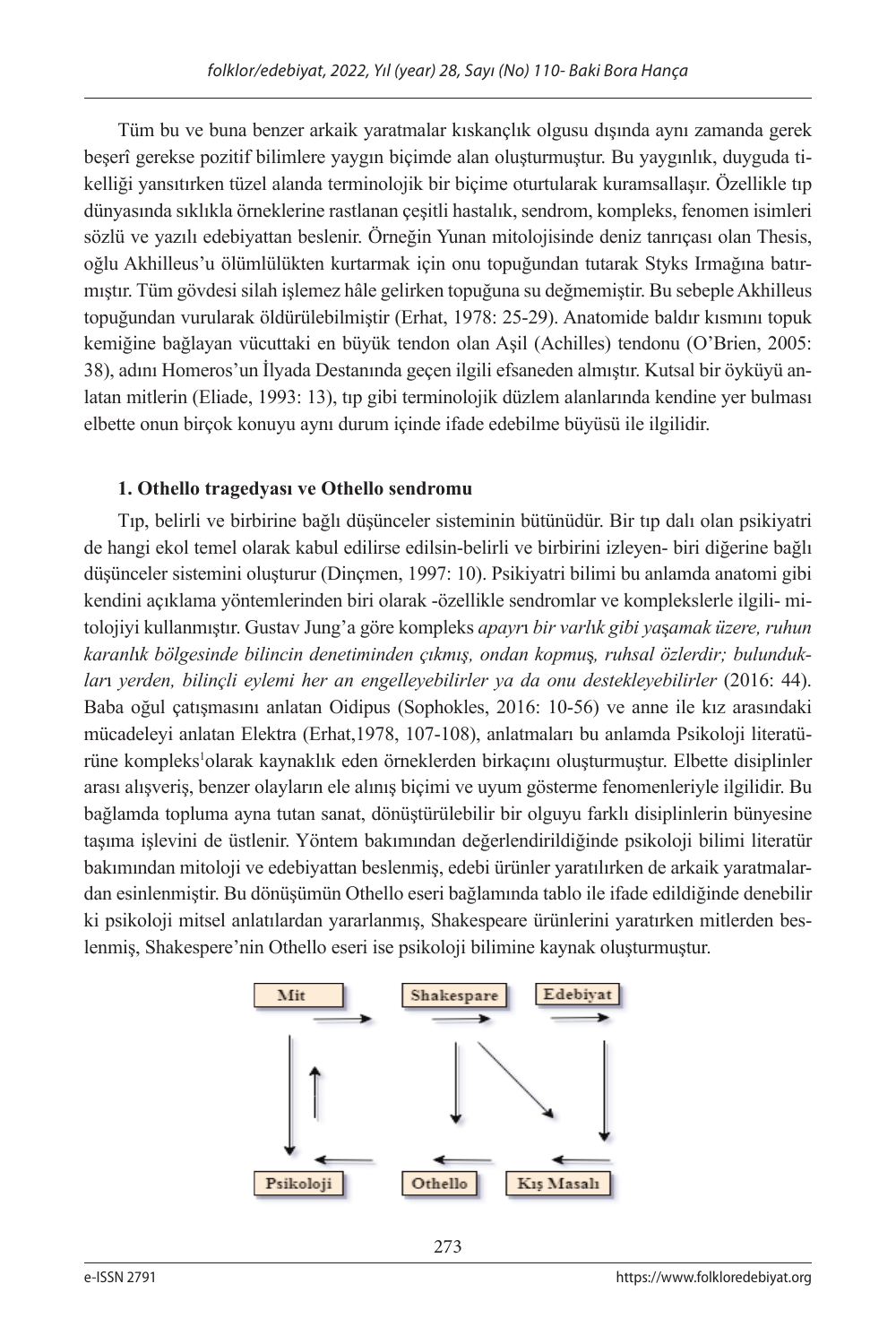Platon'a göre sanat, yoktan var eden bir yaratma değil aksine var olanı taklide veya yansıtmaya dayanan bir yaratmadır. Ona göre sanat bir kopya etme işlemidir2 . Aristoteles'in sanat görüşü ise Platon'un fikirlerinin tersine işler. Aristotales, sanatın taklit etme dürtüsünü kabul ederek onun bir yapma ve yaratma eylemi olduğunu vurgular. Sanatçı -ister ressam, ister şair yahut yazar olsun- eserlerinde doğayı, yaşamı, toplumu ve insanları yansıtır. Onların eserleri âdeta hayata ayna tutma görevini üstlenir fakat sanatçı bunu yaparken sanatına kendinden de bir şeyler katar3 . Pek çok yazar/şair eserlerindeki konuları oluştururken gözlem, deneyim ve uygulama üçlemini bilinçli veya bilinçsiz bir metodolojiye dönüştürür. Bu metodolojiyle oluşturulan pek çok eserin alt metninde bir halk kültürü unsurunu görmek mümkündür. Bahsi geçen unsurlar, yaratmada çeşitliliği barındırırken temelde ayniyeti ifade eder. Renk formelleri üzerinden örneklendirme yapılırsa siyah renk neredeyse tüm kültürlerde acı veya yas olgusunu simgelerken mavi renk eril, pembe renk dişil cinsiyeti sembolize eder. Sanatçıların en büyük özelliği motifleri edebi kimlikleri doğrultusunda çeşitlendiriyor olabilmeleridir. Aşk olgusunu şair şiire, ressam tuvale, yazar romana dönüştürebilir fakat bu kavramın ifade ettiği öz aynı kalır. Çalışmanın başında bahsedilen kıskançlık duygusu da disiplinlerde çeşitlenme gösteren bir olgudur. Konunun sınırını belirleyen Othello'da da temel eksen olan kıskançlık duygusu, pek çok tür altında yaratılan eserlerde sıklıkla işlenir.

W. Shakespeare'in 1604 yılında yazdığı Othello oyununun konusu, yıllarca Venedik devleti için savaşmış Mağripli komutan Othello ile karısı Destemona'nın evlilikleri üzerinedir. Eser, Othello'nun emrinde çalışan İago'nun bir mendil kullanarak Destemona'ya iftira atması ve Othello'nun bu kuşku üzerine çok sevdiği karısını boğarak öldürmesini konu alır (2020: 1-157). Shakespeare, bu eserini kaleme alırken askerlik gibi soylu bir mesleği kıskançlık gibi ilkel bir duyguyla bağdaştırdığı için dönemin eleştirmenleri tarafından tenkit edilmiştir. Klasik dönemde eleştiriye uğrayan eserdeki kıskançlık eylemi ve bu eylemin sonuçları ister soylu tematik ister arkaik anlatılarda olsun aynı olguyu işler ve kıskançlık olgusu tüm anlatılarda paralel sonuçlar gösterir.

Shakespeare kıskançlık duygusu bağlamında *Kış Masalı* oyununda da benzer bir konuyu işlemiştir. Sicilya Kralı Leontes, karısı Hermione ile Bohemya Kralı Polixenes'in hareketlerini yanlış yorumlayıp kıskançlık sanrıları yaşamaktadır. Hermione Yunan mitolojisinde benzer biçimde kıskançlık ile ilişkilendirilmiştir. Bazı anlatılarda kıskanılan bazı anlatılarda ise kıskanan kişi olarak gösterilen Hermione ile birlikte Orostes ve Neoptolemos adları da geçmektedir (Erhat, 1978: 153). Adı, yıllar boyunca kıskançlıkla ilişkilendirilen Hermione, Kış Masalı'nda Othello ile benzerlik gösteren kocası Kral Leontes tarafından haksız yere suçlanarak cezalandırılır (Shakespeare, 2019: 1-196).

Bu öykü tıpta Othello Sendromu olarak kabul edilir. Shakespeare'in en önemli eserlerinden biri olan Othello, "Patolojik Kıskançlık" olarak da bilinen Othello Sendromuna ismini vermiştir. Sendrom tıp biliminde; *birlikte ortaya çıkan, belirli bir bozukluğa işaret eden bir grup semptom ve/veya işaretler bütünü* (BMA, 2002: 536) şeklinde tanımlanır.

Othello Sendromu, İngiliz psikiyatrist John Todd (1914-1987) tarafından K. Dewhurst ile birlikte yayınladığı "The Othello Syndrome: A Study in the Psychopathology of Sexual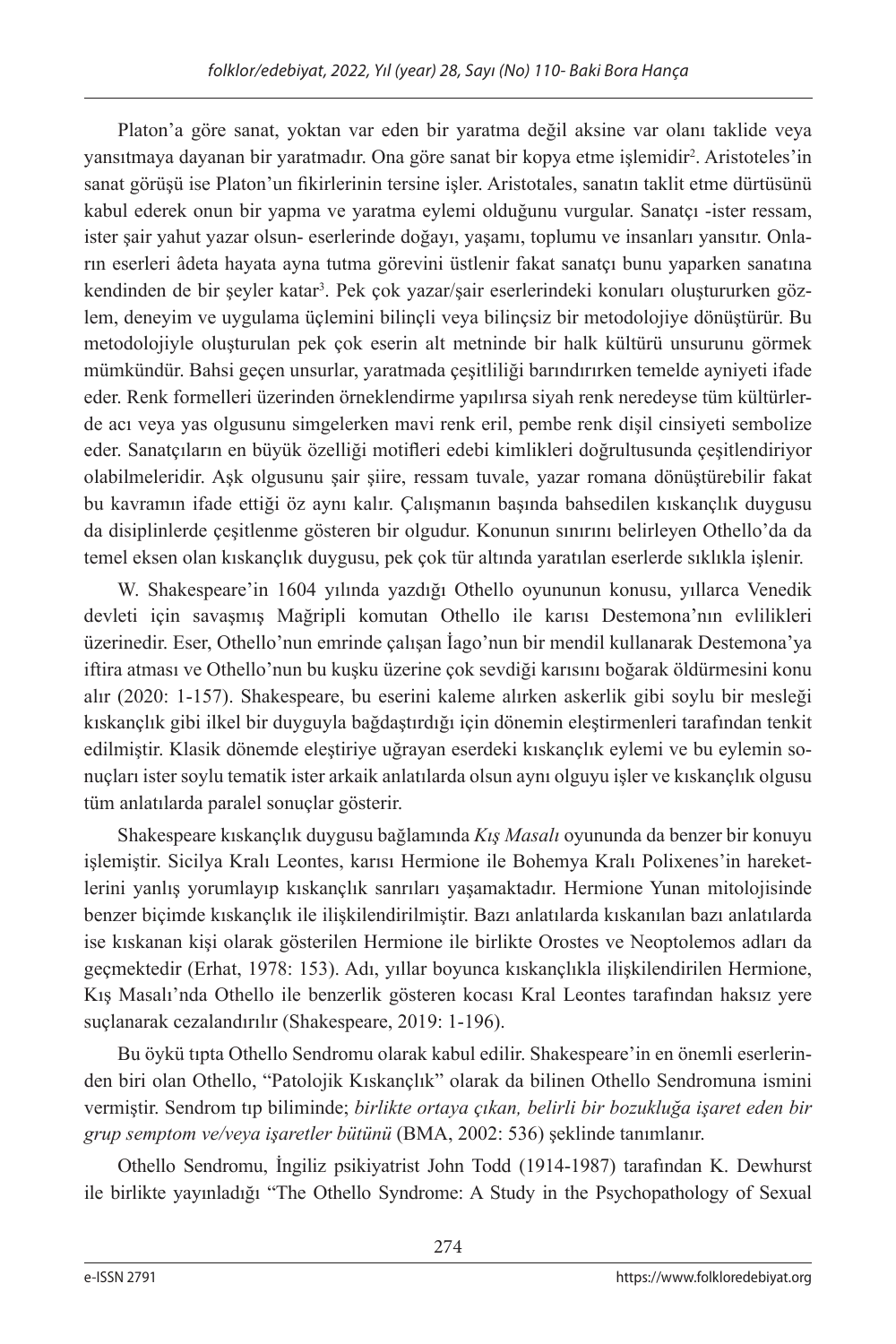Jealousy" adlı makalesinde ilk kez isim olarak teklif edilmiştir. Todd makalesinde, *Othello Sendromu olarak adlandırılabilecek tehlikeli bir psikoz vardır.* Çünkü eserin ana teması eşin sadakatsizliğin*e duyulan sanrısal bir inançtır* diyerek sendromu eserle birlikte temellendirmiştir (1955: 367-374). Psikiyatrik açıdan kıskançlık; *kişinin benlik saygısına karşılık oluşan bilinçaltı tehdide karşı bir reaksiyon* olarak tanımlanmaktadır (Tazcan ve Ülkeroğlu, 1995: 15).

Othello psikozu, hastalıklı kıskançlık veya cinsel kıskançlık olarak da tanımlanan bu sendrom erkeklerde daha fazla görülür (Enoch ve Ball, 2013: 100-102). Sendromda kişi bir rakip sanrısıyla yüklüdür ve gerçekten karşısında bu sanrıya sebep olacak rakibin olup olmaması önemli değildir. Yani kontrolden çıkan baskın düşmanlık duygusu cinsel sadakatsizlikle ilgili herhangi bir kanıt olmadan da ortaya çıkabilir. Sağlıklı insanlarda sadakatsizlikle ilgili şüpheler, temeli olan bulgulara dayanırken hastalıklı kişi öyle bir paranoya içerisindedir ki sadakatsizlikle suçlanan partnerin sunduğu karşı kanıtlar mantıksız gelir (Kingham ve Gordon, 2004: 207-215).

## **2. Anlatılarda kıskançlık olgusu**

Othello Sendromu, Shakespeare'in eseri ile ilişkilendirilmiş olsa da aslında saplantılı kıskançlık, aşk üçgeni veya sadakatsizlik şüphesi temaları başta mitler olmak üzere edebiyat, müzik, resim ve sinema gibi sanat dallarında sıklıkla işlenen konulardan biri olmuştur.

Kıskançlık sanrısının ortaya çıktığı karakteristik durum, anlatmaların ve ünlü yazarların büyük eserlerinin bazılarının temelini oluşturan ebedi üçgendir. Mitler bakımından ele aldığında *Medusa* arketipi, kıskançlık olgusu ekseninde oldukça güçlü bir anlam taşır. Medusa'nın Athena tarafından lanetlenmesi sadece Poseidon'un Medusa'ya tecavüz etmesiyle ilişkilendirilemez. Bilindiği gibi Gorgon kardeşlerden en ünlüsü olan Medusa, güzelliğiyle büyüleyen bir ölümlüdür. Altın saçlarına kadar tasvir edilen Medusa, kendisi dışında bir travmaya sürüklenmiştir. Poseidon tarafından tecavüze uğraması Athena'yı kızdırdığı için Medusa, Athena tarafından yılan saçlı, kendisine bakanı taşa çeviren bir yaratığa dönüştürülmüştür. Mağdur olan Medusa'nın sebep olmadığı bir hadisenin sonuçlarının Poseidon'u (faili) gözeten bir bakış açısı ile ağır bir şekilde Medusa'ya ödetilmesi esasında Athena tarafından kıskanılmış olabileceği durumuna da salık verir. Cezalandırma hususlarının Medusa'nın öncelikle saçlarını ve gözlerini hedef alması bu iddiayı güçlendiren bir temel oluşturur.

İlyada destanında Athena bir erdem tanrıçası olarak oldukça çirkin bir rol oynar. Tutumlarının tamamen hırsının ve tutkularının tesirinde (Erhat, 1996: 71-73) olması göz önünde bulundurulduğunda kıskançlık olgusuyla Medusa'ya subjektif bir tavır takındığı görüşü kuvvet kazanır. Olimpos tanrılarının kraliçesi olan Hera da pek çok kıskançlık olgusunun eksenindedir. Doğrudan doğruya efsanesi yoktur. Zeus'un aşklarında rol oynayan, onlara karışan, özellikle bu aşklardan doğan çocukların yakasını bırakmayan, ömürleri boyunca kini ve öfkesiyle onları izleyen bir tanrıça olarak yansıtılır. Homeros onu; dırdırcı, kıskanç, hırçın, inatçı, düzen kuran ama hiçbir işi açık olmayan, bu kıskançlık ekseniyle gizli kapaklı işler yürüten, sevgi ve nefrete bağlı davranışlarının hiçbir mantığa dayandırılamadığı bir kadın olarak tasvir eder (Erhat, 1996: 146- 148). Binlerce yıl önce Euripides, *Altın Post*'ta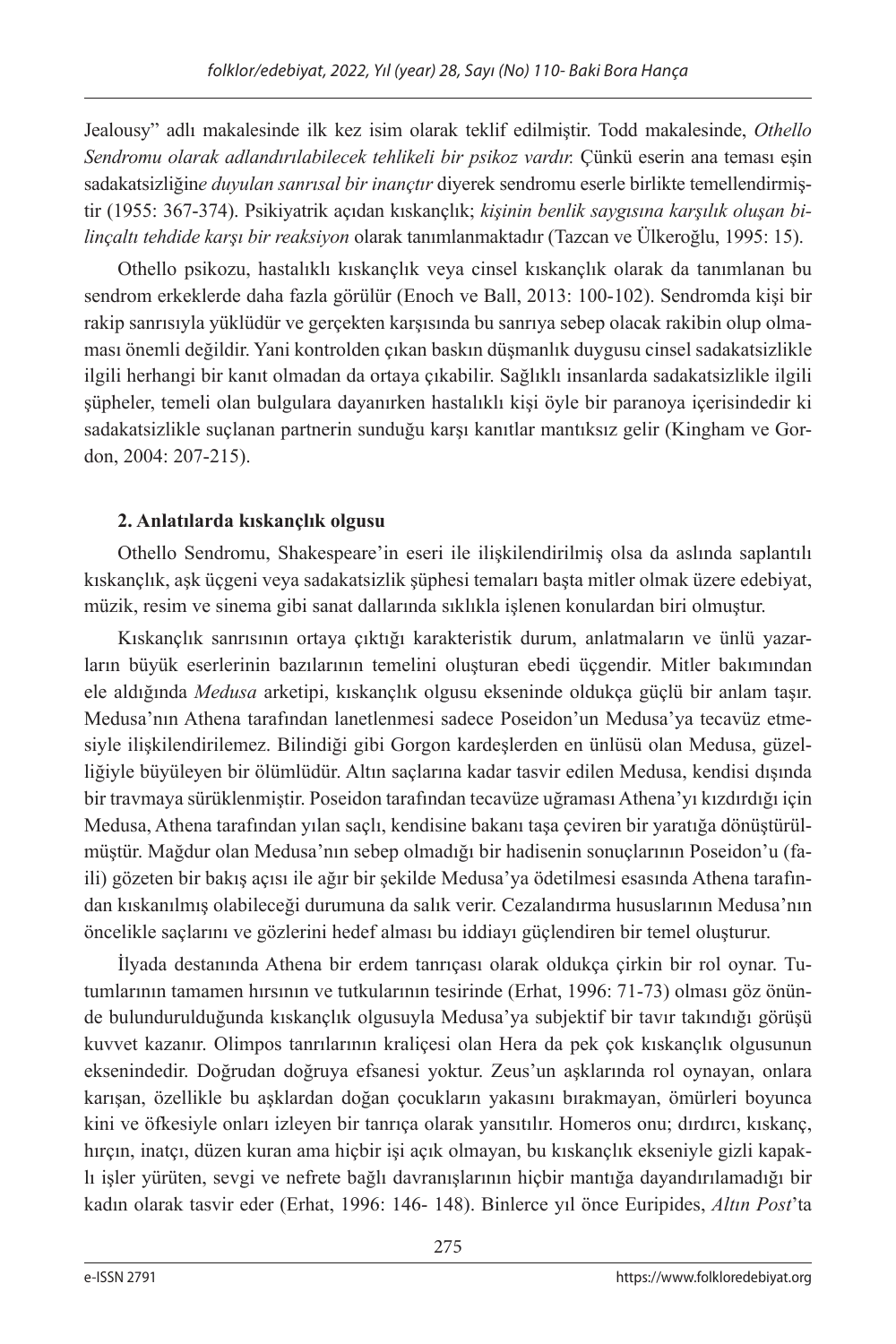*Medea*'nın öyküsünü anlatmıştır. Medea, İason tarafından Creusa uğruna reddedilince kıskançlık dolu bir öfkeyle rakibini öldürmüştür. Bununla bile öfkesini dindiremeyen Madea, daha sonra intikam almak için âşık olduğu İason'ın çocuklarını da öldürmüştür (Hamilton, 2004: 82-83).

Mitlerin yanı sıra masallarda da kıskançlık veya sadakatsizlik teması etrafında şekillenen önemli anlatılar mevcuttur. Bunlardan biri olan *Binbir Gece Masalları*, sadakatsizlik üzerine eşini öldüren Şehriyar'ın hikâyesini konu alır. Semerkant hükümdarı Şahzamân, görüşmek maksadıyla kardeşi-Sâsânî hükümdarı-Şehriyâr'ın memleketine gitmek üzere sarayından ayrılır fakat unuttuğu bir şeyi almak için geri döner ve karısını bir zenci köle ile yakalar; her ikisini de öldürür. Şehriyâr'ın sarayına varır fakat neşesizdir. Bir gün, kardeşinin avda bulunduğu bir sırada Şehriyâr'ın karısının, kardeşini hem de daha hayâsızca aldattığını görünce kendi hesabına teselli bulur/…/. Dönüşünde gördüklerini Şehriyâr'a anlatır. Şehriyâr sarayına döner dönmez karısını öldürtür. O günden sonra da her gün bir genç kızla evlenir ve ertesi gün boynunu vurdurur (Tülücü, 2004: 3).

XIV. yüzyılda Boccaccio, bir tacir olan Bernarbo›nun öyküsünü anlatır. Bu öyküde de aşk üçgenini görmek mümkündür. Aynı şekilde Tolstoy›un *Kroyçer Sonat*'ındaki kıskançlık örneği de aşk üçgeni etrafında şekillenir. Ancak bu eserdeki ihanet çıkmazı, Othello eseriyle paralellik gösterirken Shakespeare'in bir diğer eseri olan Kış Masalı'ndakinden daha kaba yansıtılmıştır. Bozneyçev (Kroyçer Sonatı), beklenmedik bir anda eve döndüğünde karısını müzisyenle birlikte bulur ve tüm kuşkularının bu şekilde doğrulandığına inanır. Sonsuz bir öfkeyle tüm mantıklı açıklamaları reddederek karısını öldürür (Enoch ve Ball, 2013: 91-93).

Sinema sanatında da aşk üçgenini ve bunun getirdiği trajedileri konu alan filmler oldukça yaygındır. Gregory Hoblit'in yönettiği *Fracture* (2007) filmi kıskançlık üzerine eşini öldüren başkahramanın bu cinayetten kurtulmaya çalışmasını anlatır. Filmde yer alan kahraman yukarıdaki örneklerde olduğu gibi karısının kendisini aldattığını düşünür. Fakat bu öykülerden farklı olarak karısını bir öfke patlaması sonucu değil gayet soğukkanlılıkla öldürür ve aynı metanetle delilleri karartma üzerine planlar kurar.

Örneklerini verdiğimiz yaratıcısı belli olan çeşitli edebiyat/sanat dallarında görülen kıskançlık teması, özünde ve öncesinde tabii olarak sözlü kültür ürünlerinde de işlenen bir olgu olmuştur. Özellikle türkü, halkın duygu durumlarını tematik açıdan yansıtması bağlamında özel türlerden birini oluşturur. Türkü, *Türk'e özg*ü*<sup>4</sup>* olması bakımından öncelikle aidiyeti ifade eden bir tür olarak karşımıza çıkmaktadır. Konuyla ilgili olarak Öcal Oğuz, türkünün bir nazım şekli veya türünün adıyla sınırlandırılamayacağını *Türklere mahsus ezgiler*  gibi geniş bir kavram olarak ele alınması gerektiğini vurgulamıştır (2001: 16). Bu yaklaşımla türküyü sadece biçim ve yapı açısından ele almak toplumun özünü yansıtan bir yaratmayı değerlendirme bakımından eksik bırakır. Sözlü anlatmalar yaratıldıkları toplumun sosyolojik, psikolojik, tipolojik vs. dinamiklerinden bağımsız olarak ele alınamaz. Toplumlardaki bireylerin bakış açıları, doğayı ele alış şekilleri, hukuk anlayışları, cinsiyet rolleri gibi özelliklerinin tam bir iskeletinin oluşturulması ilgili toplumun sözlü kültür anlatmalarını çeşitli yöntem, metot ve disiplinlerle birlikte ele almakla gerçekleştirilebilir.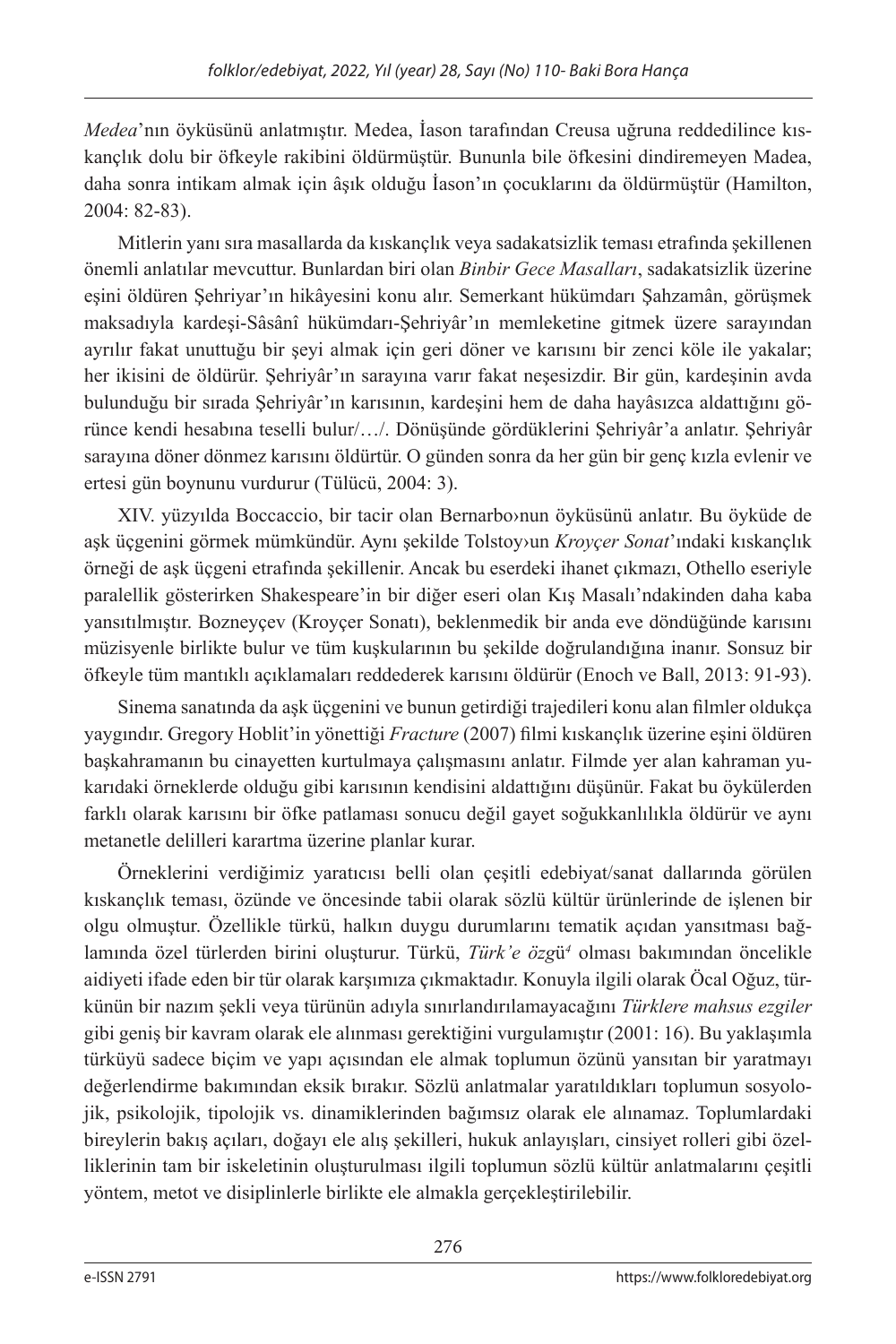Temler bakımından kahramanlık, vatan sevgisi, özlem, ayrılık, ölüm, aşk gibi konuları içeren türküler, romantik bir bakış açısının formulize edilmiş bir dışavurumunu yansıtır. Ancak söz konusu türkünün yaşanmış bir hikâyesi de varsa artık realizme ve bu realist etkiyle neredeyse bir sözlü tarih belgesi niteliğine bürünür. Türküyü yaratan kişi onu hangi bakış açısıyla ele almış olursa olsun konu, içerik, ifade edilen duygu hatta hâkim yargı yeniden okuma ile gizil örtülerini aralar. Bu yeniden okuma etkisiyle bir toplumun kültürel geçmişi, yerel veya evrensel hususiyetleri, normları, hayata bakış açıları, çevreyle olan etkileşimleri vs. unsurlar anlatmalarla gün yüzüne çıkarılabilir. Bu bağlamda türküler bir bellek olma unsuru taşır. Sözü edilen bellek, yaratım ve aktarım bağlamında kitlesel bir etkiye sahip ise kolektif belleğe dönüşür.

Kolektif belleğin ürünü, bir aidiyet formatına göre yazılmak zorundadır. Bu bakımdan kolektif belleğin anlatısı yereldir ve izlerin nesillere aktarılmasına dayanır. Başka bir ifadeyle birbiri ile ilişki içindeki veya aynı duyumsal alanda mevcut olan –kişiler, yerler, mikro olaylar- ögelerin bir öykü içinde toplanmasından oluşur (Bilgin, 2013: 28). Kolektif bellek açısından türkülere bakıldığında bazı türküler tüm bir milleti etkileyecek boyutta ulusal yaygınlığa sahipken (Çanakkale Türküsü, Hey Onbeşli Türküsü, Yörük Ali Türküsü vs.) bazıları ise belli bir bölgede yaşanan müstakil olaylar üzerine yöre halkının yaktığı türküler şeklindedir (Ormancı Türküsü, Kerimoğlu Türküsü, Bodrum Hâkimi, Çarşambayı Sel Aldı, Arda Boyları Türküsü vs.). Ancak bunların dışında sadece bir bireyin yaşadığı trajedinin çok daha geniş çapta etki yarattığı türküler de mevcuttur. Örneğin Heveslik Eyledim (Adıyaman Türküsü) türküsü gibi evlat acısı üzerine bir anne ağzından yakılmış ağıt, evrensel duygu yoğunluğuna sahip olması bakımından önemlidir. Çünkü evlat acısı dünyanın her yerinde aynı tesiri gösterir.

Kolektif bellek grup norm gereklerine ihtiyaç ve beklentilerine göre hareket ederken herhangi bir disiplindeki gibi bir metodoloji yaratma ve buna uyma kaygısı taşımaz, onun erekselliği doğru olmak değil işlevsel olmaktır (Bilgin, 2013: 29-31).Anlatıları psikoloji gibi çeşitli disiplinlerle ele almak, bu fikirlerden hareketle doğru olanı ispatlamaya çalışmak değil işlevsel bir bakış açısıyla işe yarar olanı ayıklamaya çalışmaktır.

## **3. Türküler ve Othello sendromu**

Türkülerde Othello Sendromu ele alınırken hikâyelerde geçen karakterlerin davranışsal analizleri, sendromu anlaşılır kılacak birtakım kodlar barındırır. Gerek hikâyelerde mevcut olan gerek hikâye dışı kişilerde bulunan davranış modellerinin oluşmasında birtakım etmenler etkili rol oynar. Bu kodlar genetik işlevler, çevresel faktörler, coğrafya veya çocukluk dönemi gibi evrelerden etkilenerek davranış şekillerine yansır. Fakat bahsedilen evreleri bir bütün olarak içine alan ve insan bilincinin açıklanmasında öncelikle irdelenmesi gereken yöntem arketipsel yaklaşımdır.

Bütün insan yaşantısının ilk kaynağı olan arketip, bilinçdışındadır; yaşamlarımıza oradan uzanmaktadır. Yansımalarını çözümlemek ve onları bilinç yüzeyine çıkarmak gerekmektedir (Jung, 2006: 52). Arketipler, kişinin bilinçdışında bulunan, onun dünyayı kavrama tar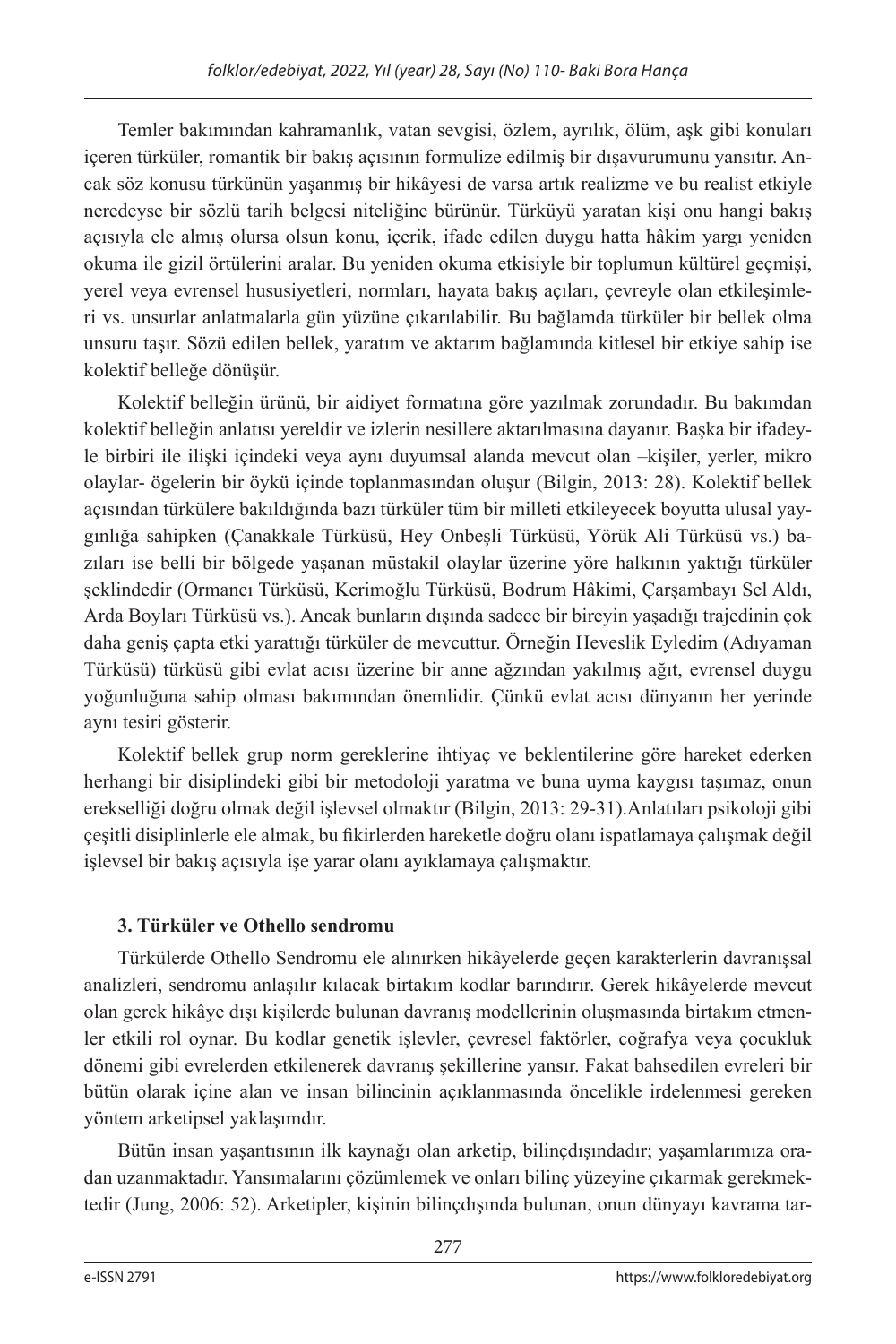zını düzenleyen ve tüm insanlığın yaşam tecrübelerinden ortaya çıkıp kişiye miras kalan bir fikir veya düşünce modeli olarak tarif edilebilir. Aynı zamanda kişinin ortak bilinçdışındaki reprezantasyonlarıdır (Dinçmen, 1997: 16). Arketiplere bütünsel bir bakış açısı ile yaklaşıldığında insan ruhunun gizilgüçlerinin toplamını yansıttığı görülür (Jung, 2006: 52).Ortak bilinçdışında tüm insanlığın varoluş süresinde oluşmuş yaşam kalıpları depolandığı için bu ortak bilinçdışı kişisel bilinçdışından kolayca ayrılır. Ortak bilinçdışındaki materyal yalnızca kişinin öz yaşantısı ile ilişkili değildir; tüm atalarının hatta insanlığın hayat tecrübelerinin bileşkesidir. İnsanlığın ortak yaşam mirası olarak geçmiş ögeler, davranış kalıpları, duyuş ve düşünüş tarzları arketipler şeklinde depolanmışlardır (Dinçmen, 1997: 16). Arketiplerin yansıması bireysel düzeyde davranış kalıpları olarak görülebilirken bir yaratma eylemine de dönüşebilir. Türk kültüründe anonim türler arasında yer alan türküler, bu arketipsel kodların ürünleridir. Yukarıda bahsedilen *Türk'e ait* olma ifadesi bu bakımdan arketipsel bakış açısı ile paralellik göstermektedir. Bir duyuş ve düşünüş tarzının yansımasını gösteren arketipler, aynı bakış açısı ile türküleri de içine alır. Elbette türküler içinde teşekkül eden trajik veya anti-trajik hadiselerde aynı kültürel kodlardan beslenir ve aynı arketipsel mirasın kalıntısıdır. Bu olgular aşk, sevda, mutluluk gibi olumlu kavramları içerirken ölüm, hırs, kıskançlık gibi olumsuz öğeleri de barındırır. İncelenen türkülerde aşk olgusu kültürün bir anlayışı olarak yüceleştirilmiş bir anlam eksenindedir. Kıskançlık teması ise olumsuz sonuçların didaktik örüntüleriyle bilinçli bir yansıma gösterir.

İlk örneği oluşturan *Sunam<sup>5</sup>t*ürküsünün hikâyesi, diğer türkülere oranla Othello eseri ile büyük oranda benzerlik gösterir. Hikâyedeki kıskançlık sanrısını tetikleyen hadise, tıpkı Othello eserinde olduğu gibi asılsız bir şüpheden doğar. Türküye kaynaklık eden hikâyede Fahri ve Fahriye Hanım evlidir. Fahriye'nin hamamda yıkandığı bir gün belindeki büyükçe ben, Neriman Hanım'ın gözüne ilişir ve bunu evde eşi Mustafa'ya anlatır. Mustafa, Fahri ile girdiği bir münakaşada eşinin sırtındaki benden bile haberi olduğunu söyleyerek asılsız bir duruma mahal verir. Fahri bu kuşkuyla baş edemez ve aile birliği bozulur. Kimi rivayetlerde iftira mağdurunun kendini astığı yer alırken kiminde ise öldürüldüğü ve fail olarak ise kocanın kendisi (Fahri) gösterilir (e-kaynak: https://www.sehriyar.info/?pnum=593). Sendromun klinik özelliği dikkate alındığında sanrıyı oluşturan çekirdek özün cinsel eşin sadakatsizliği paranoyası olduğu görülür. Bu alelade veya herhangi birine duyulan kıskançlık olgusundan farklıdır. Çünkü temelde cinsel bileşenin önemi, sanrının doğasında ve daima cinsel eşe odaklanmış olmasında belirginleşir (Enoch ve Ball, 2013: 97). Fahri karakteri eşine duyduğu şüpheden dolayı uzun süre moral bozukluğu ve huzursuzlukla karşı karşıyadır. Türkünün hikâyesini konu alan pek çok kaynakta Fahri'nin bu paranoya yüzünden eşiyle konuşmadığı, yemek yemediği ve içine kapandığı ile ilgili kişisel travmatik unsurlar belirtilmiştir. Othello sendromunun belirgin davranış modellerinde saldırganlıkla birlikte aşırı sinirlilik ve moral bozukluğu olduğu düşünülürse Fahri karakteri için bu sendromun belirgin semptomlarını taşıdığı söylenebilir.

Türkünün hikâyesi, ben/doğum lekesi- iftira kısımlarıyla Tanzimat Dönemi şairlerinden olan Namık Kemal'in İntibah romanı ile büyük benzerlik gösterir.

Türkünün sözleri şu şekildedir;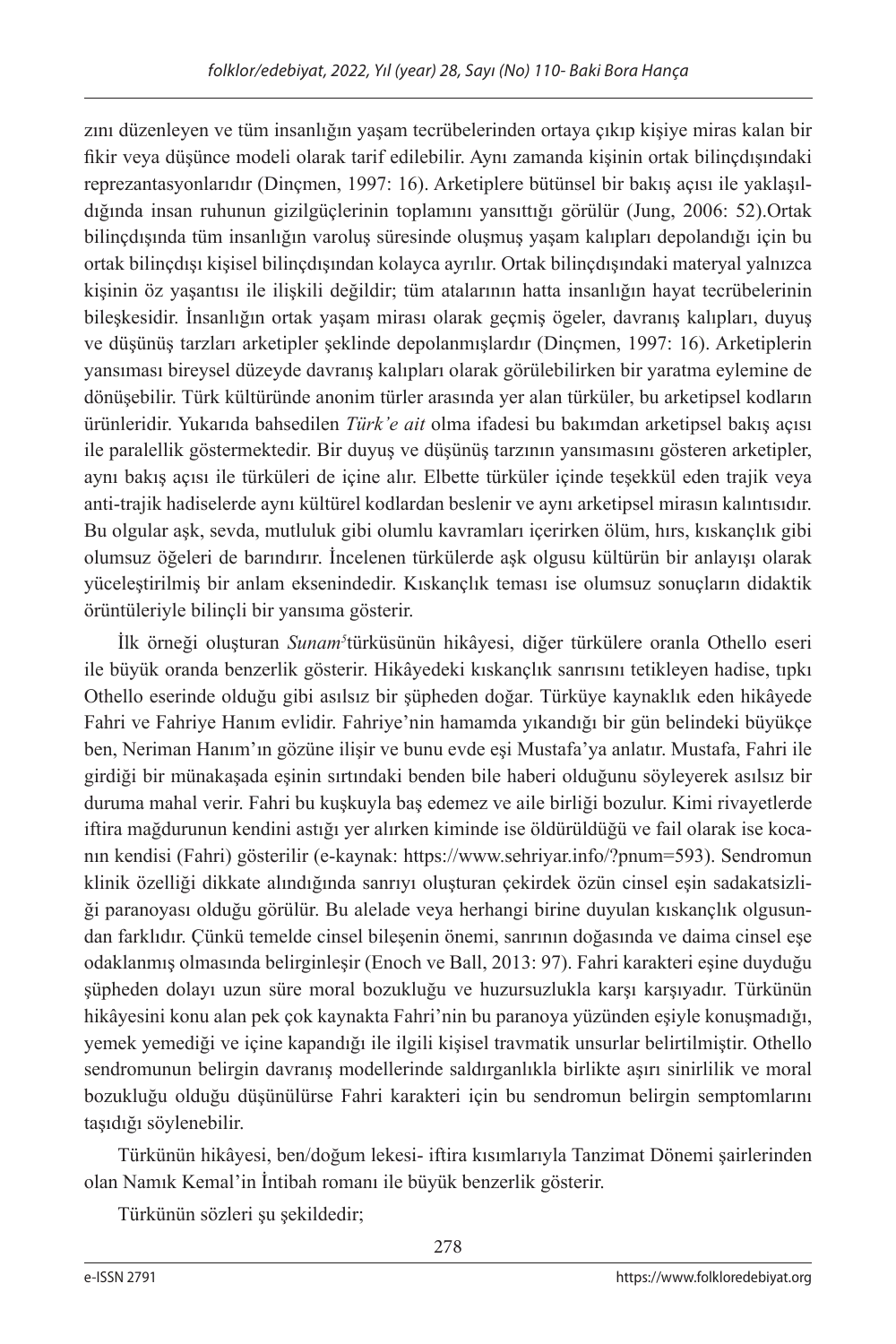*Şafak söktü gine sunam uyanmaz/Hasret çeken gönül derde dayanmaz/Çağırırım sunam sesim duyulmaz/Uyan sunam uyan derin uykudan/Çektiğim gönül elinden/Usandım gurbet elinden/Hiç kimse bilmez halinden/Uyan sunam uyan derin uykudan/Bunca diyar gezdim gözlerin için/Niye küstün bana el sözü için/Dilerim Allah'tan sızlasın için/Uyan sunam uyan derin uykudan/Çektiğim gönül elinden/Usandım gurbet elinden/Hiç kimse bilmez halinden/ Uyan sunam uyan derin uykudan/*

Türküde geçen *niye küstün bana el sözü için* ifadesi iftiranın asılsızlığını vurgularken türkü diğer rivayetlerde geçen kocanın eşi öldürmesi temeli üzerine incelemeye alınmıştır. Bahsedilen rivayetteki şekliyle Sunam türküsü Othello eseri ile tam bir bütünlük gösterir.

Othello-Sunam Türküsü

Othello-Fahri

İago-Mustafa

Destemona- Fahriye

Birbirinden tamamen farklı iki kültürün biri kurgusal, diğeri yaşamsal bir vakaya dayanan iki ürününde bu denli paralellik olması arketipsel bir derinliğin ispatıdır. Elbette her insan içinde bulunduğu koşulların, zamanın ve bu zamana has kültürel etkenlerin tesiri altındadır. Ancak tüm etmenler dışında, insan olmanın bir getirisi olan ve değişmez duygu/düşünce sisteminin bir ifadesi olarak her yerde birbirine benzer sonuçlar gösterir. Çalışmamızın önceki kısımlarında patolojik kıskançlık eyleminin sonuçlarının paranoid durum, saldırı veya cinayet gibi olgularla teşhis kazandığını belirtmiştik. Türkünün diğer anlatmasında Fahriye Hanım'ın kendisine atılan iftirayı kaldıramaması sebebiyle intihar ettiği söylenir. Ancak meseleye başka bir açıdan bakıldığında intiharın sebebinin iftira değil de atılan iftiraya eşin inanmış olması daha güçlü bir ihtimal kazanır. Sendromu taşıyan hastalar incelendiğinde zıt bir biçimde sanrıları olan kişinin çoğunlukla tartışmasız kanıtlar aramak yerine bunlardan kaçındığı görülmüştür. Sözgelimi hasta, karısının belli bir zamanda, belli bir yerde hayali bir âşıkla ilişkisi olduğunu söyleyebilir fakat kesin kanıtlar bulmaya çalışmaz sorulduğunda ise çoğunlukla kaçamak davranır ve karısının onu aldattığını düşündüren başka bir durumu anlatmaya girişir (Enoch ve Ball, 2012: 99). Bu görüşten hareketle hikâyede Fahriye Hanım'ın sırtındaki doğum lekesi, esasında eş tarafından birçok savla çürütülebilir basitliktedir. Çünkü ihtimaller arasında eşinin sırtındaki beni bir başka kadının görebileceği durumlara uygun yaşam şekilleri mevcuttur. (Örneğin hikâyede de geçtiği gibi hamam kültürü veya kıyafet gösterme âdeti vs.) Ancak ilk anda Fahri Bey'in böyle bir iftirayı sorgulaması arka planda zaten karısına karşı duyduğu sadakatsizlik şüphesinin öncesine dayanıyor olabileceğine işaret etmektedir. Türkünün hikâyesi ile ilintili bulgular derinlemesine bir çözümlemeye imkân vermediği için analizlerin yorum mahiyetinde kalması daha sağlıklı olacaktır.

Her iki rivayette de Fahri, ister eşi öldüren ister öldürmeye sebep olacak davranış eyleminde bulunan bir karakter olsun kökeni itibariyle sanrısal komplekslerle eyleme sürüklenmesi sebebiyle denilebilir ki; Fahri karakterindeki belirtiler, Othello Sendromunun semptomatik bulgularını karşılamaktadır.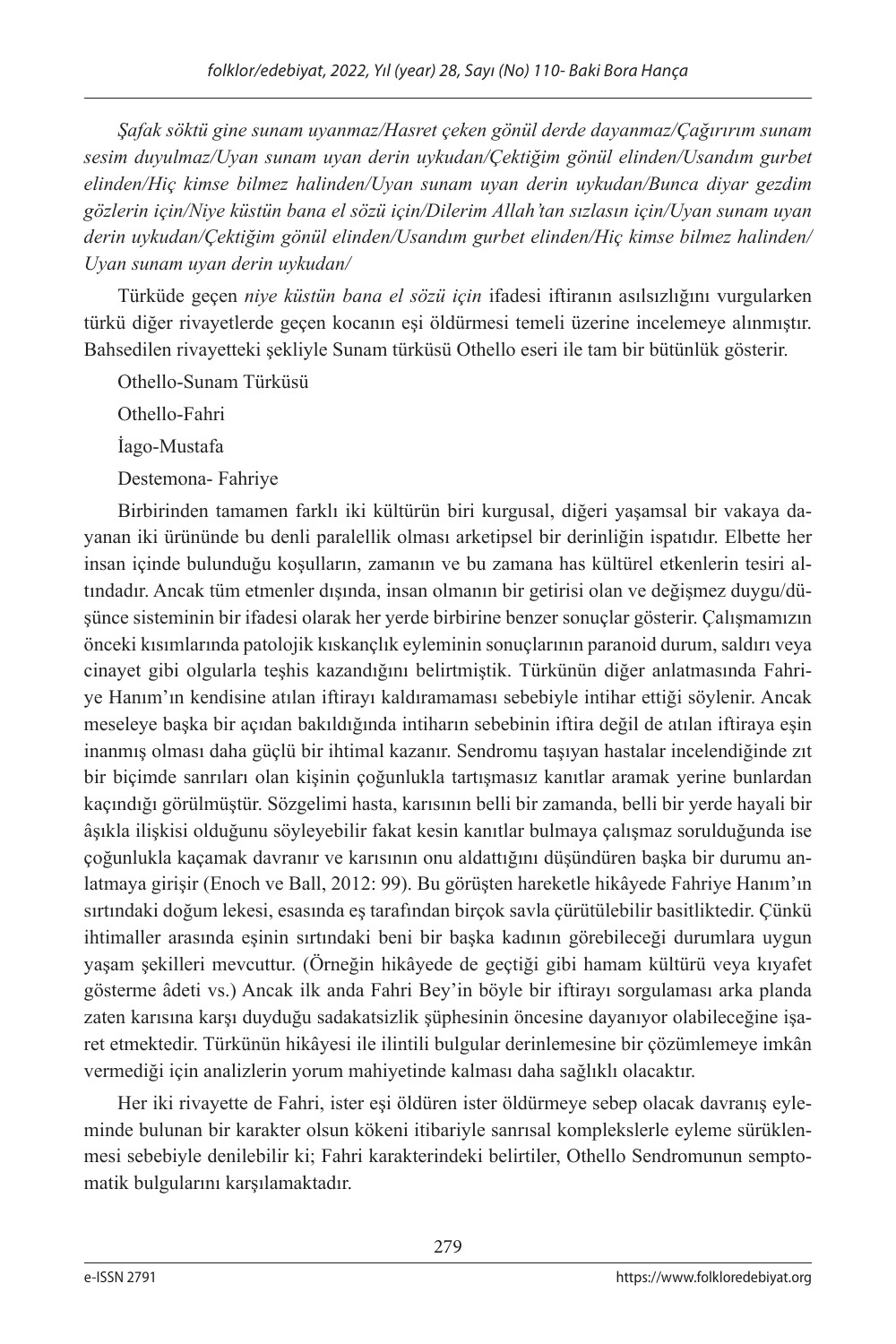*Pencereden Bir Taş Geldi (Mamoş)*6 türküsünde ise Sunam türküsünden farklı olarak eşin kıskançlık sanrısına sebep olan hadise asıllı ve temellidir. Cami imamı olan Bekir Hoca, karısını Mamoş adında başka bir erkekle görmüş ve bu ihaneti kaldıramadığı için ikisini de öldürmüştür.

## Türkü şöyledir:

*Penceresi yeşil perde/Yeni düştüm ben bu derde/Kör olasın Bekir Hoca/Nasıl yatak bu dar yerde/Eyvah Mamoş, eyvah Mamoş/Tabip getir, imdada koş/Penceresi yeşil yaprak/ Mamoş giyer siyah kalpak/Gel sarılalım yatalım/Sonumuz da kara toprak/… Evlerinin ardı kavak/Yağmur yağar ufak ufak/Kör olasın Bekir hoca/Ağzımdaki kurşuna bak/…Dış (ben) kapıyı, araladın/Ak bahtımı karaladın/Kör olasın Bekir hoca/Yüreğimden yaraladın/Di kalk Mamoş, Mamoş, di kalk/Başımıza yığıldı halk/Mamoş, palton tutayım mı/Hayrın için satayım mı/Mezarında boş yer var mı/Ben de girip yatayım mı* (Güven, 2005: 468-471).

Türküde iki hikâye mevcuttur. Biri, birbirlerini hep sevmiş olan Mamoş ve kızın aşk hikâyesi, diğeri ise aynı kızın Mamoş'la değil de Bekir Hoca ile evlenmek zorunda kalmasıdır. Halk tarafından saygı duyulan aynı zamanda cami imamı olmak gibi manevi bir mesleğin temsiliyetinde bulunan Bekir Hoca, karısını Mamoş'la yakalamıştır ve hiddetten ikisini de öldürmüştür. Othello Sendromu, özünü Shekespeare'nin eserinden almış olsa da psikoloji biliminde bu sendrom, kişide herhangi bir insana gösterilen patolojik kıskançlığı temsil eder. Bu kıskançlığın temelde asıllı veya asılsız verilere sahip olup olmaması önemli değil, kişide trajik eyleme dönüşen saplantılı düşünce sisteminin yansımaları temel ölçüttür. Ölçütten hareketle Bekir Hoca'nın eşini vurarak öldürmesi sendrom ile örtüşmektedir. Geleneksel olarak paranoid kıskançlığın, özde yetersizlik duygusuna eşlik eden güvensizlik hissi olarak ortaya çıktığı kabul edilir. Hikâyede ismi yer almayan eşin, Bekir Hoca'dan yaşça küçük olması Bekir karakterinin bilinçaltında bir yetersizlik duygusuna kapılabilme ihtimalini güçlendirir. Bekir Hoca ile evlenmeden önce eşe dair bir değerlendirme yapıldığında şu çıkarımlara varılır. Hikâyede geçen kadın, daha önce âşık olduğu Mamoş ile evlenememiştir. Akla gelen ilk husus Mamoş'un kadınla evlenecek yeterli düzeye sahip olmamasıdır. Söz gelimi ekonomik durum, sosyal statü vs. Kadının sosyal statü ve ekonomik bakımdan daha iyi durumda olan Bekir Hoca ile evlendirilmesi bu yorumun sağlamasını yapar niteliktedir. Psikolojik açıdan bu temeller üzerine kadınla evlendiğinin bilincinde olan Bekir Hoca kendinden yaşça küçük biriyle evlenmiş olma sebeplerine daha derin anlamlar yüklemiş olabilir. Enoch ve Ball, ilk başta hastanın sahip olduğu şeylerden herhangi birinin dışarıdan bir olguyla tehdit altına girmesine bağlı olarak -sözgelimi konum, güç veya prestij kaybı- yetersizlik ve aşağılık duyguları açığa çıkabileceğini vurgulamaktadır. Karı-koca ilişkisindeki herhangi bir gerçek veya düşlemsel tehdit bu duyguları ciddi biçimde güçlendirir. Bunun nedeni ise toplumların ideolojisinde eşin bir mal varlığı olarak görülmesi etkeni yatmaktadır (2012: 107). Bekir Hoca kendisinden yaşça küçük bir kadınla evlenmesine vesile olan şeyin konumu, maddi durumu ve mesleki saygınlığının etkisiyle olabildiğinin bir anlamda -bilinçli veya bilinçsiz- farkında olmalıdır. Dışardan bir tehdit olan Mamoş'u karısı ile görmesi aynı zamanda tüm avantajlarına da saldırı mahiyetindedir. Kıskançlık olgusunun yukarıda sayılan sebeplere bağlı olarak açığa çıkması Bekir Hoca'nın karısını ve Mamoş'u herhangi bir açıklamaya gerek duymadan hiddetle öldürmesine sebebiyet vermiştir.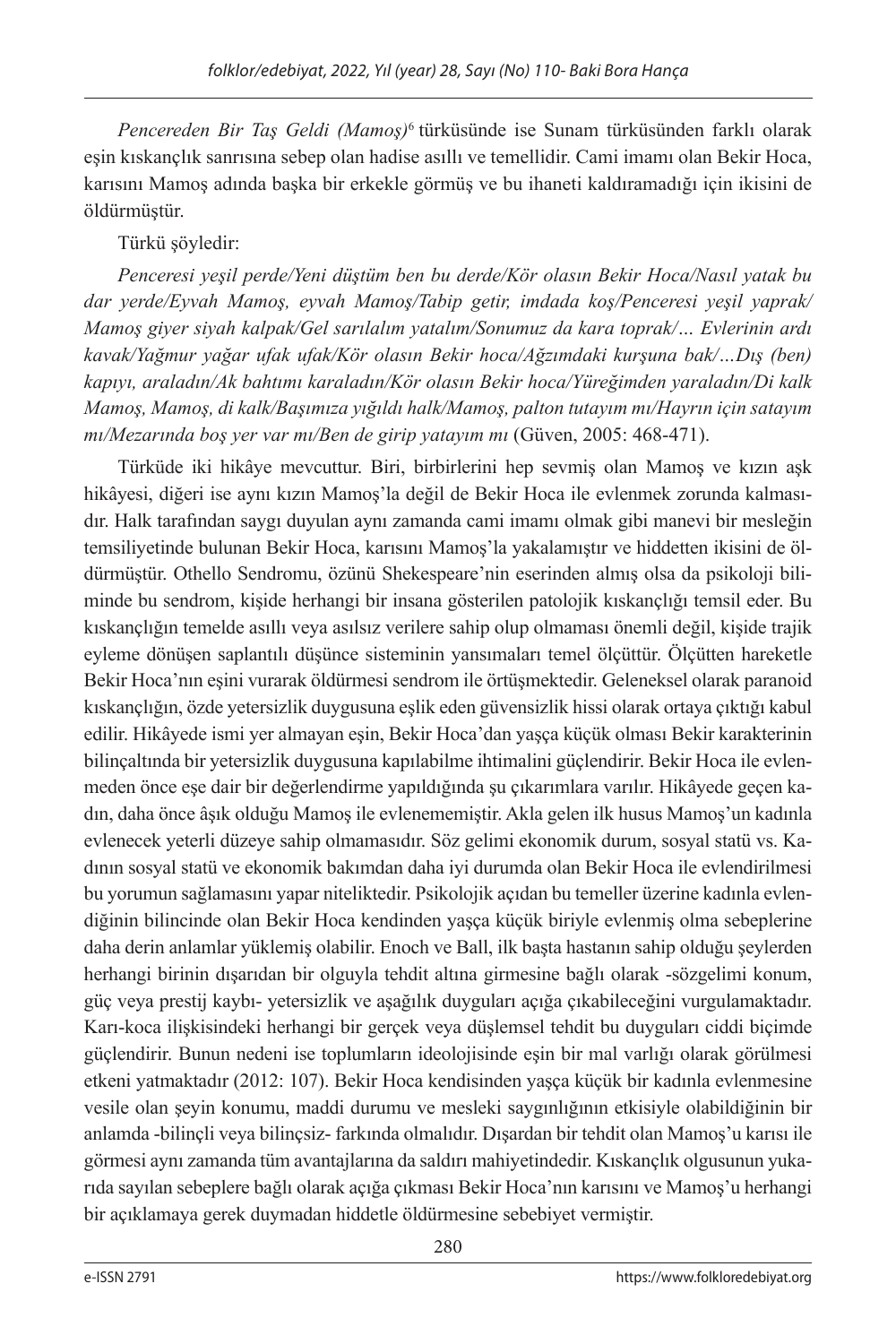Othello-Mamoş Türküsü Othello-Bekir Hoca İago-Mahalleli Destemona-Bekir Hocanın Karısı

Türküde dikkati çeken bir diğer husus ise halk vicdanıdır. Hikâyede Bekir Hoca'nın halk tarafından itibar gören bir kişiliği olmasına rağmen türkü sözlerinde Bekir Hoca'ya bariz bir ilenme söz konusudur. Türküde geçen *Kör olasın Bekir Hoca* ifadelerinin tekerrürü halkın öncelikle öldürme eylemine onay vermediğini kanıtlar niteliktedir. Halk vicdanı olarak nitelendirilebilecek bu çıkarımlar, kişilerin toplumsal veya kişisel statülerini de gözetmemesi bakımından bir eşitlik anlayışını simgeler. Bekir Hoca'nın bir hiddetle eşini öldürmesi, halk tarafından en baştan iki âşığın arasına girmiş olmasının diyeti gibi türküde bedduayla Bekir Hoca'ya ödetilir. Bir diğer ifade olan *Ak bahtımı karaladın* ise dikkat çeken bir noktaya temas eder. Ak rengi saflık ve masumiyeti çağrıştırır. Bu bağlamda türküyü mağdur ağzından yazmış olan halkın görünürde aldatan eşe beyaz rengiyle bir günahsızlık yüklediği söylenebilir. Halk vicdanında aşk yücedir ve her kim olursa olsun iki âşığın arasına girmemelidir.

Elazığ yöresinden derlenen *Kapıyı K*ösliyeydin (*Fidoş)*7 türküsü, *Mamoş* türküsü ile benzer bir eşitlik anlayışı taşır. Türkünün sözleri şöyledir:

*Aman Ünes neyledin/Canım Ünes neyledin/Vurdun kana beledin/Beni de bu hale koydun/ Aman Ünes can cana/Rakı da doldur fincana/Kör olasın yar seni /Nasıl kıydın bu cana/…/ Fide'min saçı uzun/Fide'm vuruldu gözün /Ünes gözün kör olsun /Kimlerden aldın izin* (Güven, 2005: 421-425).

Ünes tarafından öldürülen Fidoş bir hayat kadındır. Fidoş'un âşıklarından biri olan Ünes'in kıskançlık krizine girerek onu öldürmesi sendromun belirtilerini taşıdığını göstermektedir. Sendroma sebep olan klinik özellikler, semptomatik bulgular, nörotik sebepler, etiyoloji ve psikopatoloji, biyoloji, bilişsel davranışlar, psikodinamik özellikler ve cinsel işlev bozukluğu dışında sevme yetisinden yoksun olma olgusu da bu işleyişte diğer etmenler kadar etkilidir. Fidoş türküsüne bakıldığında Ünes, eşine dair sanrılar duyacak herhangi bir iftira, söylenti veya bir aldatma olgusuyla karşılaşmamıştır. Fidoş zaten hali hazırda bu olgularla paradoks yaratan ve Ünes tarafından bilinen bir yaşam tarzı içindedir. Sevdiği kadını başkasıyla paylaşmak zorunda olduğunu bilen Ünes'in bu etmenlere rağmen Fidoş'u kıskançlık sanrısına bağlı olarak öldürmesi Othello sendromunun bir diğer sebebi olan sevme yetisinden yoksunlukla açıklanabilir. Enoch ve Ball, sürekli sanrısal kıskançlık çekenlerin gerçek sevgiyi hissedemeyenler olduğuna dikkat çekmişlerdir. Onların bütün ilişkileri narsistik bir gereksinimle birbirine karışmıştır. Çarpıcı biçimde en yoğun kıskançlığı yaşayanlar, o zamana dek sevgi ve doyumu en yoğun yaşamış olanlar değil, tersine kıskançlığa en yatkın hastalar, sevgi nesnelerini sürekli ve düzenli olarak değiştirenlerdir (2012: 110-111).

Halkın türküyü Fidoş ağzından yazması halk vicdanının onur nişanesi gibidir. Halk, bir kişinin kim olduğunu neler yaptığını gözetmeksizin öldürme eylemini kınamıştır. Türküde geçen *K*ör olasın yar seni bedduası partneri öldüren Ünes'edir. Bir diğer *Nasıl kıydın bu cana* ifadesindeki *bu can* her insan hayatının değerli olduğuna bir vurguyken halk vicdanını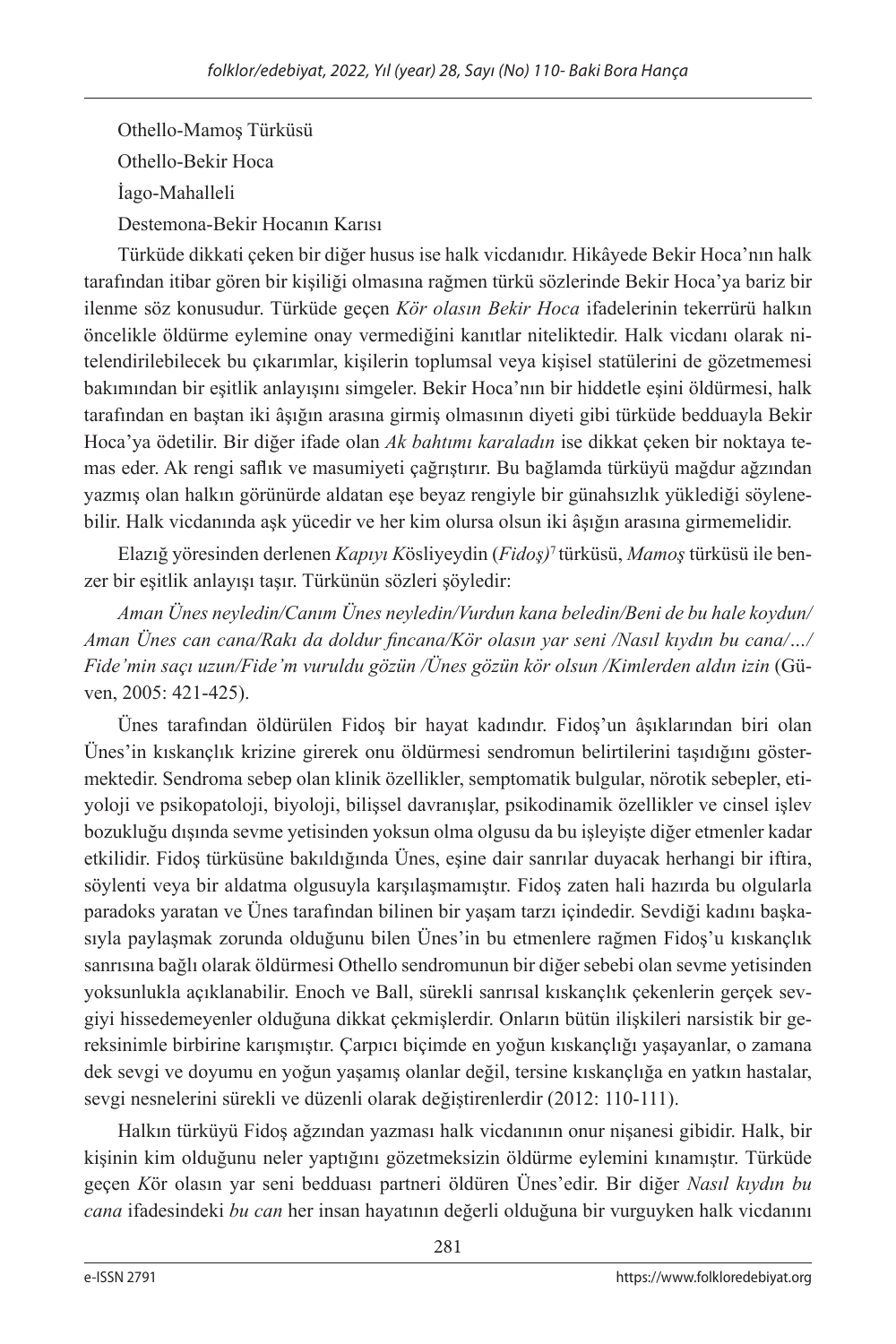yansıtması bakımından önemlidir. Ünes *Kimlerden aldın izin?* seslenişi öldürme eyleminin halk tarafından dayanak noktasının sorgulanması ve her ne olursa olsun bu eylemi gerçekleştirmeye hakkı olmadığının bir göstergesidir. Modern toplumlarda bile mağdur kişi, uğradığı suiistimalle ilgili seçimleri veya davranışları sebep gösterilerek pek çok kalıba sokulabiliyor veya trajik sonuçlar gaddar bakış açısıyla meşrulaştırılabiliyor. İlgili türküye bakıldığında ise halkın, -yukarıdaki bağımsız olarak- kişinin her kim olursa olsun yaşamına son verilmesi hususunun karşısında durması halk vicdanıyla açıklanabilecek bir yapı gösterir.

Antep yöresinden derlenmiş bir türkü olan *Kalk Gidelim Haco Gelin Bu El Bize Yaramaz*8 türküsü de sendromun bariz tablosunu yansıtır. Türkünün sözleri şu şekildedir:

*Kalk gidelim Haco gelin bu el bize yaramaz /Sarı saçlarına da kan bulaşmış daranmaz/ Tabipler gelse de bu derdime çare bulamaz/Suçu neymiş de öldürdüler gelini/ Haco gelin yaralı yavrum amanın /Haco gelin olmuşta hala bugün su boran çiçeği/Sol bağrından yemiş de yaylı bıçağı/Evlerine vardım da çifte sekili/Sekisin topu reyhan ekili, Sen ölürsen kızım / Haco gelin, kim olacak güzellerin vekili/*(Güven, 2005: 420-421).

Yukarıdaki türkü, yörede evleneceği erkeğin ağabeyi tarafından öldürülen genç bir kızın hikâyesini anlatır. Türküde genç kızın kendisiyle değil de kardeşiyle evlenecek olmasına duyduğu öfke yani kıskançlık nevrozu ölümle sonuçlanır. Fidoş ve Mamoş türkülerinde olduğu gibi halk hem gelinin güzelliğine hem de suçsuzluğuna vekâlet ederek öldürme eylemini onaylamadıklarını göstermiştir. *Suçu neymiş de öldürdüler gelini* ibaresi, faili suçlayıcı bir anlam taşıdığından Fidoş türküsünde de geçen Ünes gözün kör olsun/ kimlerden aldın izin ifadeleriyle paraleldir. Halk, aynı zamanda hesap sorma ve yargılama işlevlerini de yerine getirir. Halk vicdanı, bu yargılama mekanizmasında kıskançlık duygusu ekseninde gerçekleşen öldürme eylemini yargılama gücüne ve farkındalığına rağmen mağdur tarafından ele almıştır.

Örnekler içinde ele alınan bazı türküler eşin/partnerin kıskançlık sanrısı etkisinde bir eyleme dönüşürken kimi örneklerde eşin yerini baba ve ağabey almıştır. Bu minval üzerine *Feraye* ve *Yörük K*ızı türküsü ağabeyin kız kardeşi öldürmesi, *Aşkın Ne Yaralar Açtı Ciğerimde* türküsü ise babanın kızını öldürmesi bakımından aynı şema içinde değerlendirilmeye alınmıştır.

İnsan varlığı özünde muhtelif bozuklukları ve kompleksleri taşır. Kompleksler ruhsal yaşamın odak noktalarıdır. Her insanda birtakım kompleksler olduğunu söylemek mümkündür. Bu bakımdan sağlam ve hasta kompleksler olarak iki katmanlı bir yapı söz konusudur. Bozukluk belirtisi, enerjinin olağan akışında bir tıkanmayı gösteren bedensel ya da ruhsal bir olguya işarettir. Elbette bu bilinçli davranışta kökten yanlış ya da yetersiz bir şey olduğunu gösteren tehlike mevcuttur. İnsanda var olan komplekslerin etkilerinin eylemsellikte yararlı veya zararlı dönüşümleri kişinin öz benindeki dengeye bağlıdır (Jung, 2016: 44-45).

Adı geçen türkülerde ana merkez nevrotik kıskançlık ve ölüm temidir. Sendromla ilişkili olarak kişinin bir rakip sanrısıyla veya bir öteki algısıyla yüklü olduğunu ve kontrolden çıkan baskın düşmanlık duygusunun zarar verme eylemine dönüştüğünden daha önce bahsedilmiştir. Othello Sendromunun tanımında ifade edildiği gibi bu duygu sadakatsizlikle ilgili herhangi bir kanıt olmadan ortaya çıkabildiği gibi merkezini saplantılı kıskançlık olgusundan alır. Saplantılı kıskançlık, temeli yetersizliğe dayanan bir olgudur. Türkülerdeki kişiler (baba/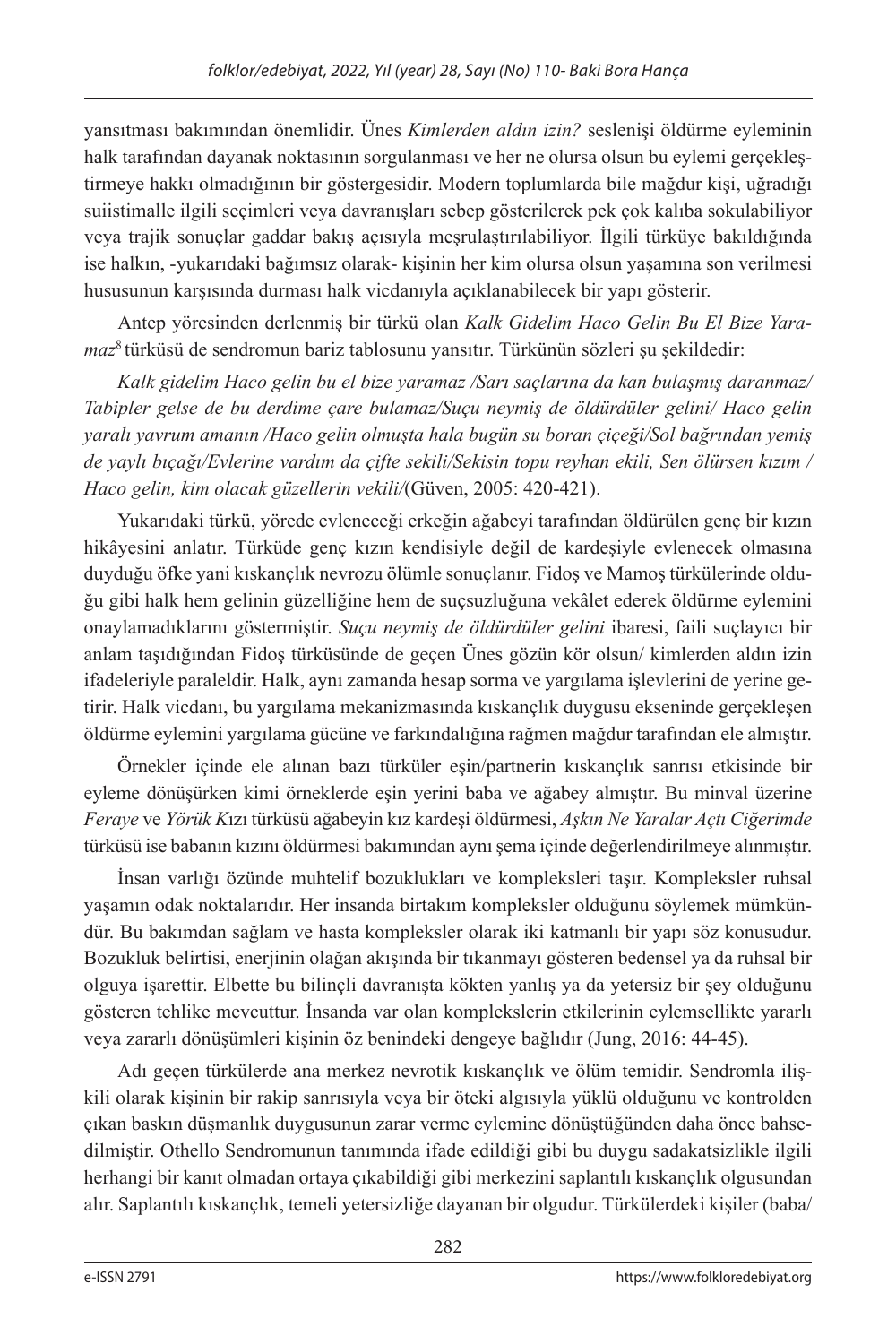ağabey) benliklerinde var olan yetersizlik gibi komplekslerden kaynaklanan birtakım görüngüleri ortaya çıkarır.

İşlevsel bozukluk merkezi denebilecek bu kompleksler tüm ruhsal dengeyi altüst eder ve kişiliğin tümüne egemen olur. Bilinçdışına sanki yabancı bir madde girmiştir. Baştanbaşa bağımsız bir bütünü yansıtan bu durumun sık rastlanan nedenlerden biri ahlaksal çatışmadır fakat nedeni ille de cinsel dürtüler olmayabilir (Jung, 2016: 45). Komplekslerin her zaman bir cinsel nedenden kaynaklanmadığı dikkate alınırsa adı geçen türkülerdeki eylemler sağlam bir temele oturur. Üç türküde de kıskançlık kompleksi öldürme fiiliyle sonuçlanır.

Muğla yöresine ait olan *Feraye*° türküsü, 800 yıllık bir öyküye dayanır. Türkünün sözleri şöyledir:

*Feraye'dir kızın adı Feraye/Yandım aman esmer yarim de/Aman da Feraye/Türkmen de kızı katarlamış mayayı/Yar yandım aman esmer yarim de/Aman da aman mayayı/Ninni ninna ninni ninna/Ninanay ninanay da/Aman da aman Feraye/Demirciler demir döğer tunç olur/Yar yandım aman esmer yarim de/Aman da tunç olur/Sevip sevip ayrılması güç olur/ Yar yandım/aman esmer yarim de/Aman da aman güç olur/Ninni ninna ninni ninna/Ninanay ninanay da/Aman da aman Feraye/*

Bey oğlu olan İlyas ile bir Yörük kızı olan Feraye birbirleriyle evlenmek isterler. Fakat bu birlikteliğe Feraye'nin abisi Mıstık karşıdır. Bu karşı çıkış üzerine âşıklar kaçar ve peşlerine düşen ağabey önce kız kardeşini daha sonra kendini öldürür (Deveci, 2007: 322-323). Ağabey Mıstık'ın davranışlarının kökeninde aranması gereken ilk olgu yetersizlik kompleksidir. Bu eylemin motivasyonlarına inildiğinde öldürme dürtüsüne pek çok olgunun kaynaklık edebileceği bilinçaltı incelemeye açıktır. Ancak çeşitlilik gösterebilecek olguların yanı sıra görünürde öldürme eylemine sürükleyecek herhangi bir somut delil yoktur. Öldürme fiilinin ağabey tarafından kız kardeşe yönelik gerçekleşmesi patolojik kıskançlık tablosu içinde Othello Sendromu ile örtüşür.

Şanlıurfa yöresine ait olan *Aşkın Ne Derin Yaralar Açtı Ciğerimde*10 türküsü *Feraye* ile benzer bir çizgide buluşur. Türkünün sözleri şöyledir:

*Aşkın ne derin yaralar açtı ciğerimde/Bir makbere döndü koca dünya nazarımda/(Huda bilir ki yaş kalmadı didelerimde)/Yaş kalmadı şahittir Huda didelerimde/Gelen ağlar giden ağlar şu zavallı halıma (kaderime) gardaş yaralar oy oy/Topraklara seni gömmek varmış şu zavallı kaderimde/Bir sönmeyen hicran ateşi vardır içerimde/Sen gülünle oyna, ben bu zavallı halıma/ Yanar ağlar gezerim oy oy oy/*

Bu defa âşıklar arasındaki statü farkını yaratan kızdır. Urfa Beyi'nin kızı kendi statüsünde olmayan bir kişiyle evlenmek istediği için ailesi tarafından engelle karşılaşır. Bu engel üzerine kaçan âşıklar, Urfa Beyi'nin adamları tarafından yakalanır. Konağa getirilen kız, uyuduğu sırada babası tarafından bıçaklanarak öldürülür (Güven, 2005: 309-313). Mıstık'ta olduğu gibi Urfa Beyi'nin de öldürme eyleminin temelinde yetersizlik algısı vardır. Bu algı pek çok olguyla ilişkilendirilebileceği gibi kıskançlık kompleksine de temas eder. Adı geçen iki türkünün sözlerine bakıldığında hüzünlü hikâyelerin yansımalarını görmek mümkündür. Fakat yukarıda *Sunam, Kapıyı Kösliyeydin* (Fidoş), *Pencereden Bir Taş Geldi (Mamoş)*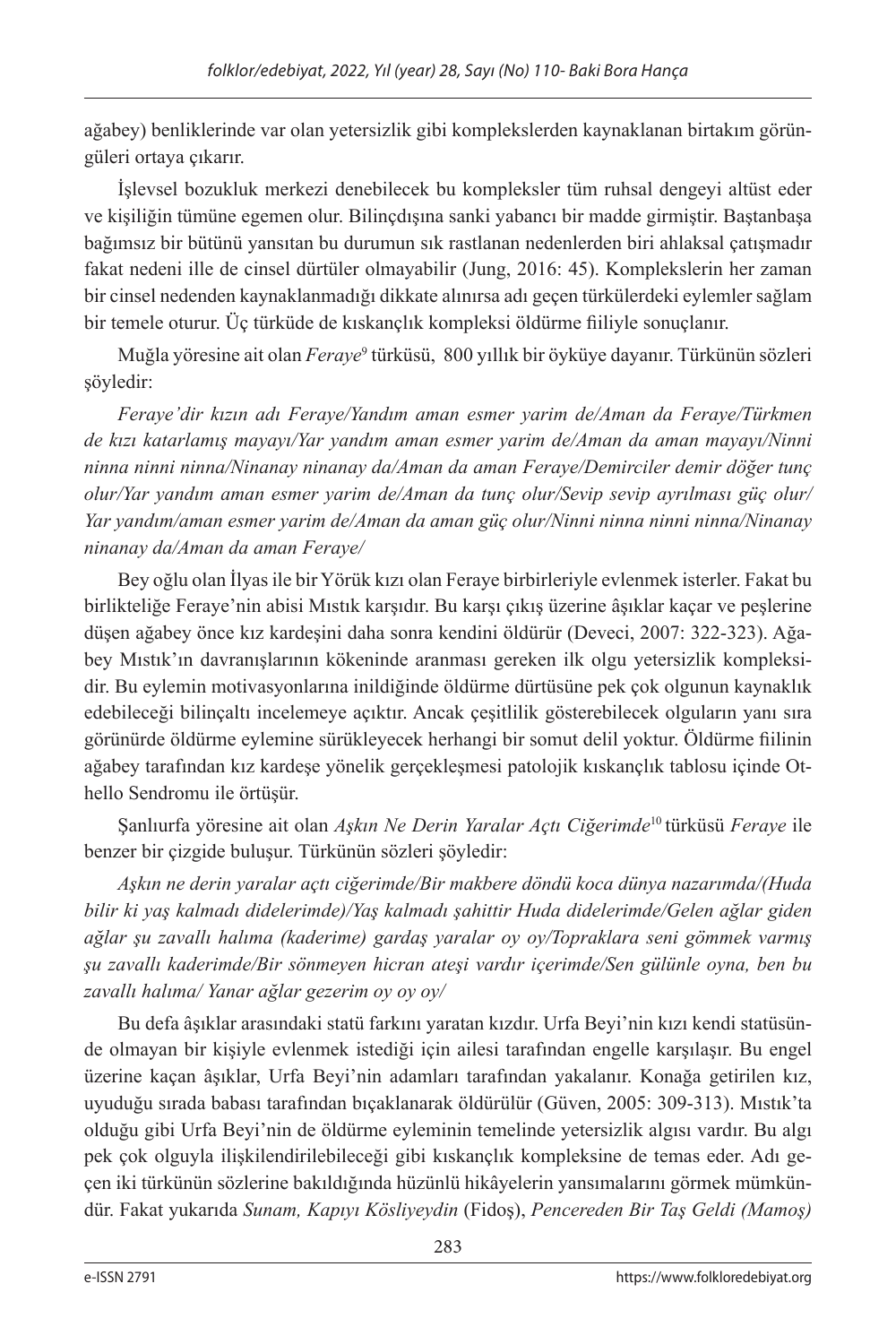türkülerinde olduğu gibi türkü sözlerinde öldürme eyleminden sonra faile herhangi bir ilenme mevcut değildir. Sözler iki failin ağzından yazılmış bir pişmanlığı aktarır. Ancak bu sözlerde faili aklayacak veya yaptığı eylemi meşru kılacak herhangi bir ifade yer almaz. Halkın ağıt olarak yaktığı bu türküler, sözlü geleneğin bir işlevi olan yaşatma ve aktarma gayesini taşır. İlgili türkülerin sözlerine bakıldığında görülür ki ifadeler kurbanı hatırlatan, ona yapılan haksızlığı ana eksende tutan bir ereksellik taşır.

Bu grup içinde değerlendirilen *Yörük K*ızı11 türküsü de kız kardeşin ağabey tarafından öldürülmesini konu alır. Fakat diğer iki türküden farklı olarak özel bir okuma ister. Çünkü şu ana kadar verilen örneklerden kötünün ağzından örtülü bir didaktizmle yazılmış olması bakımından ayrılır.

Çökertme türküsünün Halil'i bir suçtan dolayı hapis yatarken kız kardeşi bir grup genç tarafından tecavüze uğramıştır. Halil, hapisten çıkınca bu hadiseyi öğrenir ve kız kardeşini suçlunun kim olduğu ile ilgili sorgular. Birden fazla kişinin olduğunu öğrenince kız kardeşini öldürür ve cesedini sırtlayarak yanmak üzere olan bir kireç ocağının içine atar (Deveci, 2007: 108). Türkü incelendiğinde sözlerin iyi-kötü karşıtlığı çerçevesinde bir atışma üzerine kurulduğu dikkat çeker. Yani türkü, tecavüz eden failler ve mağdur olan Yörük kızı arasında geçen konuşmalar bütününü yansıtır.

Fail*:*

— *Dam beş dam beş gezerim/İnci boncuk dizerim/Sen ellerin olursan/Ben nereye giderim/Amanın da dumanın üzüm asması/Nerelerde kaldı Yörük yosması/*

Mağdur:

— *Dam başının tozuyum/Ben kurbanlık kuzuyum/Aldatmayın a beyler/Ben bir Yörük kızıyım/*

Fail*:*

— *Amanın da dumanın billur şişe/Baksanıza a dostlar bu işe/Dam başında kestane/ Gölgesi düştü üstüme/Kalkın gidelim baskına/Yörük de kızının üstüne/Amanın da dumanın şalvarı/Yörük kızı Allah'ına yalvarı/El süpürür toz eder/Deliklerden göz eder/De gidi gavurun* kızı*/Hem gelir hem naz eder/.../*

Mağdur*:*

— *Amanın da dumanın içtiğim/Yabanlara gitti gençliğim/Amanın da dumanın pür yansın/Kötülerin Yörük kızı uyansın/*

Türkü de geçen *yosma* ifadesi şen, güzel ve fettan (TDK, 2019: 2609), anlamına gelir. Fakat bu sözcük zamanla anlam kaymasına uğrayarak argo söylemde hakaret gibi olumsuz çağrışımlarıyla kullanılır. Türkü de yosma kelimesinin bu anlamla kullanılmış olduğunun temellendirilmesi mağdur ağzından *aldatmayın a beyler ben bir Yörük kızıyım* düzeltmesiyle yapılabilir. Halk, bu türküyle kötünün düşünce sistemini yansıtarak Yörük kızının masumiyetini gözeten bir tutum sergilemiştir. Yosma ifadesi gibi, *Kalkın gidelim baskına/Yörük de kızının üstüne* ifadeleri de yine kötünün bakış açısını yansıtan cümlelerdendir. Bir diyaloğu andıran bu sözlerde kötü tarafın bakış açısı kelime seçimleriyle vurgulanmıştır. Halk vicdanı olarak nitelendirdiğimiz bu durumda halk, ahlak çatışması yaratan kötünün dilinin aşağılayıcı ve etiketçi olduğu alt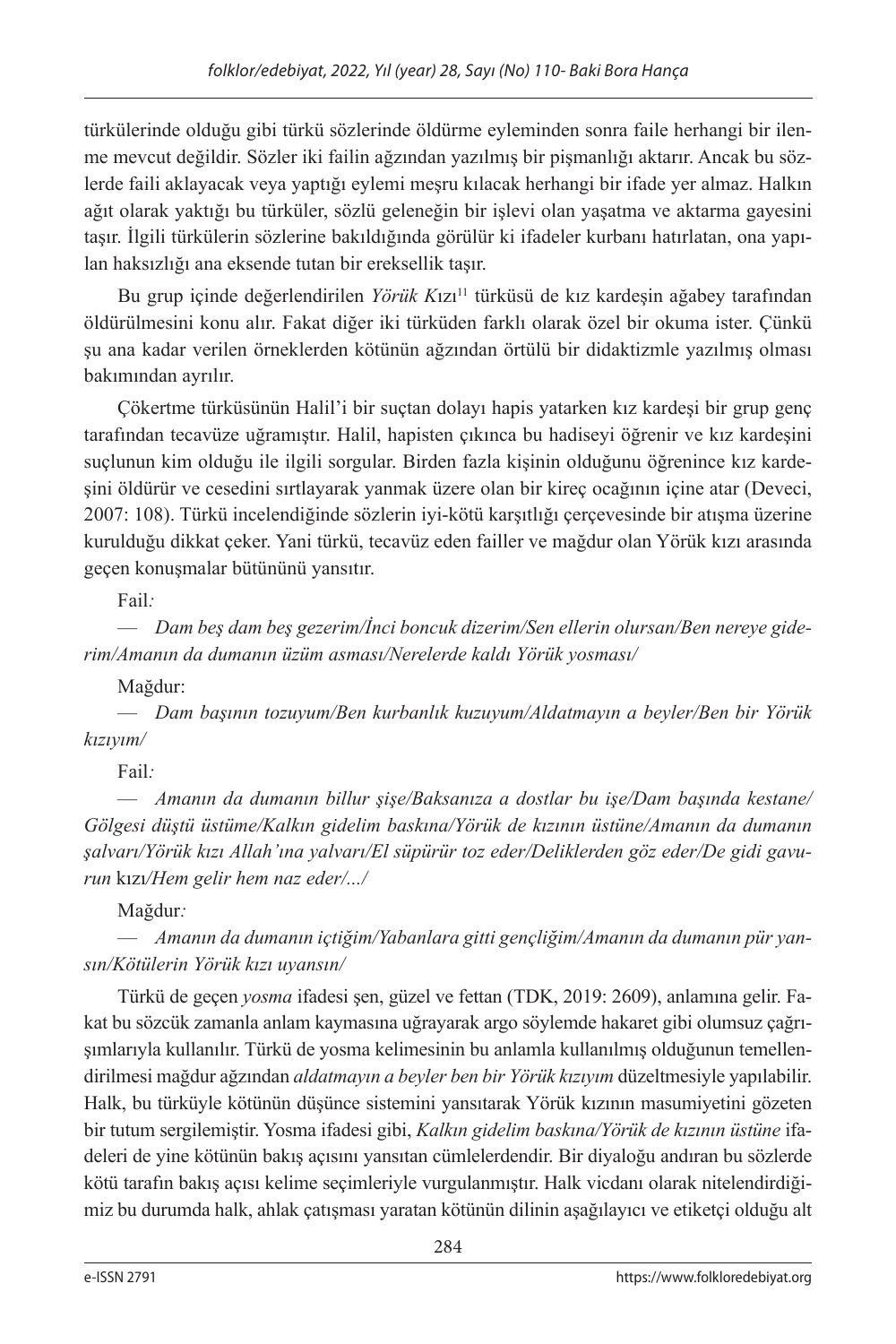metnini öğütler. Bu öğütler, aynı zamanda öldürücü tutum sergileyen ağabeyedir. Halk vicdanı, bu trajik durum karşısında ağabeye; *kötüyü tanıyamadın, kötü böyledir, böyle düşünür ve böyle konuşur…*algısını vererek yaratmayı kurgular. Diğer örneklerde olduğu gibi halk, mağdur tarafı ana temaya taşımayı sürdürür fakat bu defa kötünün düşünce sistemi de bu işleyişte yer alır. Ele alınan türkülerde olduğu gibi *Yörük Kızı* türküsünde de halk, masum tarafı öne çıkarma, mağdurun adını temizleme gayelerini gözeterek kurbana vekâlet etme işlevlerini ortaya koyar.

### **Sonuç**

Othello Sendromu bağlamında, *Sunam, Pencereden Bir Taş Geldi (Mamoş), Kapıyı Kösliyeydin (Fidoş), Kalk Gidelim Haco Gelin Bu El Bize Yaramaz, Feraye, Aşkın Ne Yaralar Açtı Ciğerimde, Yörük Kızı* türküleri olmak üzere yedi türkü incelenmeye alınmıştır. Türküler ele alındığında hikâyelerde geçen karakterlerin hastalıklı kıskançlık kompleksleri sebebiyle öldürme eylemini gerçekleştirdikleri görülür. İncelenen altı türküden ayrı olarak *Sunam*  türküsü her iki anlatması göz önünde bulundurulduğunda Othello eseriyle birebir paralellik gösterir. Mağdura atılan dolaylı bir iddia, eşi kıskançlık sanrılarına sürüklemiş ve öldürme eylemi gerçekleşmiştir. *Pencereden Bir Taş Geldi (Mamoş), Kapıyı Kösliyeydin (Fidoş), Kalk Gidelim Haco Gelin Bu El Bize Yaramaz türküleri* asıllı veya asılsız temellendirmeler etrafında gelişen patolojik kıskançlık yönleriyle değerlendirilirken *Feraye, Aşkın Ne Yaralar Açtı Ciğerimde, Yörük Kızı* türküleri birinci dereceden aile üyelerinin kıskançlık kompleksine bağlı olarak öldürme davranışları göstermesi yönleriyle değerlendirilmiştir.

*Pencereden Bir Taş Geldi (Mamoş),* türküsünde eşin kıskançlık davranışını tetikleyecek temelli bir durum söz konusudur. Sevdiği kadını başka bir erkekle gören eşin kıskançlık sanrısı öldürme eylemi ile sonuçlanmıştır. Türküde, mağdur eşin Bekir Hoca ile evlenmeden önce Mamoş adında bir delikanlı ile birbirlerini sevmesi, Bekir Hoca'nın cami imamı gibi manevi bir görevin icrasında ve toplum tarafından sevilen bir karakterinin olması bakımından iki husus öne çıkmaktadır. Fakat türküde dikkati çeken önemli detay halk vicdanıdır. Genel şartlarda ismi *namus cinayeti* olarak yumuşatılan ve eşini öldürmüş dahi olsa aldatılan erkeğin yanında yer alan bakış açısı, türküde buna tezat bir nazarla *Kör olasın Bekir Hoca* ifadesinin tekerrürü ile karşılık bulmuştur. Medeni kanunda yasal olarak hafifletici sebep ve tahrik unsuru ibareleri ile namus cinayeti kapsamına alınan hükümler, durumun sadece halk inisiyatifinde kalmadığını da göstermektedir. Ancak türküdeki ifadelerde görülür ki halk vicdanı her türlü töre, yasa, inanç yaptırımına rağmen, tüm sosyolojik etkilerden muaf olarak yüzyıllardan beri -halkın-hafızasında yer etmiş ve çeşitli halk hikâyeleriyle beslenmiş aşk duygusunu pek çok olgunun üzerinde tutmuştur.

*Kapıyı Kösliyeydin Fidoş* türküsünde *Pencereden Bir Taş Geldi (Mamoş)*türküsüne benzer olarak sosyal statünün bir başka boyutuyla karşılaşılır. Türkü de yer alan Fidoş, randevu evinde çalışan bir hayat kadınıdır. Kendisine duyulan aşkın sebep olduğu kıskançlık sonucu öldürülmüştür. Ünes, Fidoş'un işini kabul edemezken görülür ki halk bu türküyle aslında Fidoş'u olduğu gibi kabul etmiş, onun başına gelenleri yaşam şeklinden bağımsız olarak değerlendirmiştir. Sosyolojik bakış açısı ne olursa olsun bahsedilen iki türküde karakterlerin meslek seçimleri birbirine taban tabana zıttır fakat halkın yaklaşımı ölüme duyulan acının etkisiyle tamamen eşitleyici bir tavır göstermiştir.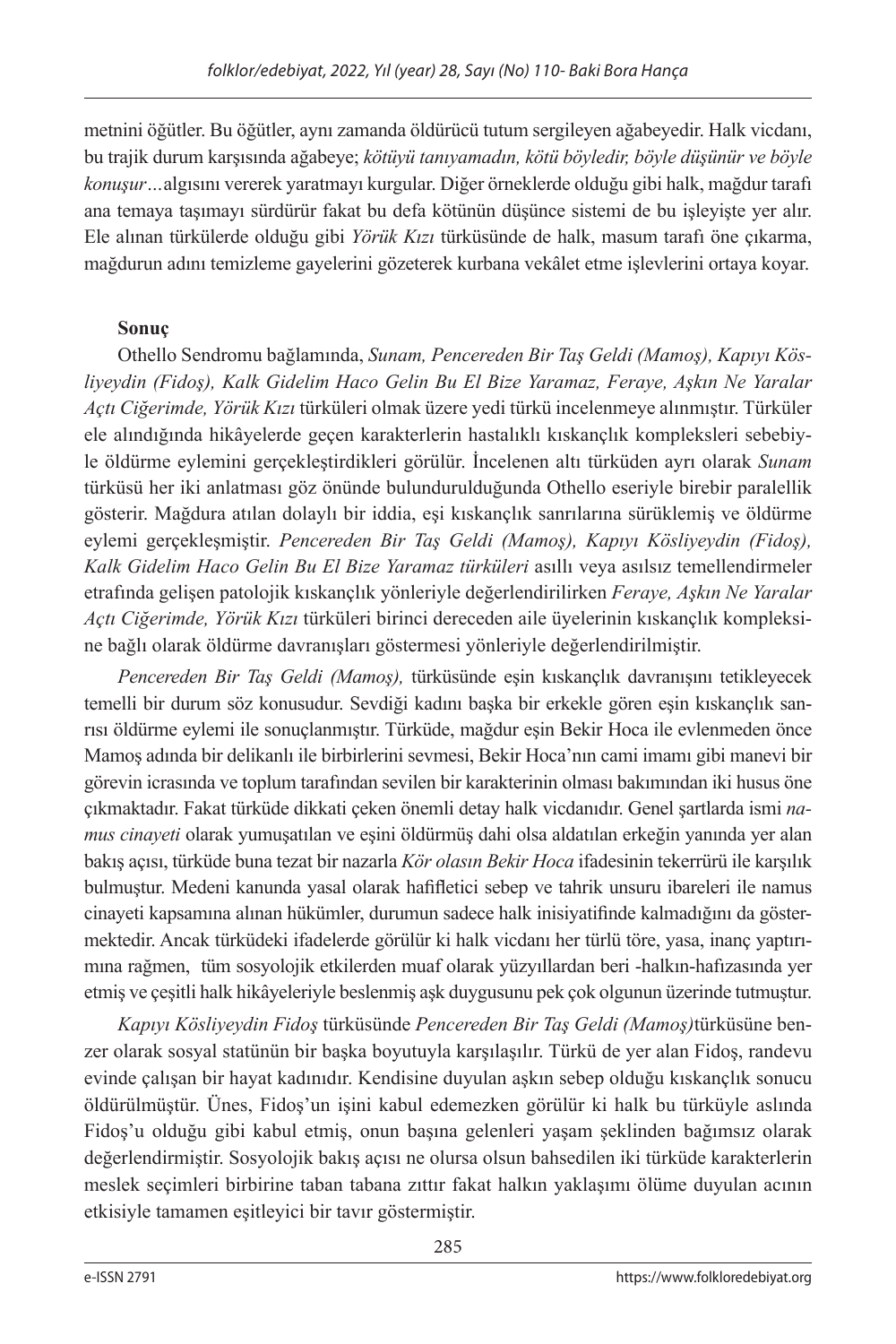*Haco Gelin Bu El Bize Yaramaz,* türküsünde gerçekleşen öldürme eyleminde, davranışların kökeninde aranması gereken ilk olgu yetersizlik kompleksidir. Aynı yetersizlik *Feraye, Aşkın Ne Yaralar Açtı Ciğerimde, Yörük Kızı* türküleri içinde geçerlidir. Eylemin sebeplerine dair değerlendirme yapıldığında öldürme dürtüsüne pek çok olgunun kaynaklık edebileceği bilinmektedir. Öldürme fiilinin ağabey tarafından kız kardeşe (Feraye, Yörük Kızı), baba tarafından kız çocuğuna (Aşkın Ne Yaralar Açtı Ciğerimde)yönelik somut bir delil olmadan gerçekleşmesi kız kardeşi/kızı başka biri ile paylaşamama kompleksine işaret etmektedir. Bu etkenle, öldürme eylemi patolojik kıskançlık tablosu içine girmekte ve Othello Sendromu ile örtüşmektedir.

Halk vicdanı türkülerde farklı şekillerde vuku bulmuş ölüm hadiselerini elbette trajik ifadelerle söze ve ezgiye dökerken normal şartlarda toplumsal yaklaşımın kabullenmediği durumlarda bile aynı reaksiyonu göstermiştir. Halk, öldürme hadisesini kişiye, statüye, olay şekline göre değerlendirmemiştir. Halk, normal şartlarda –inanç, ahlak anlayışı bağlamındakabullenmediği, ötekileştirdiği, onay vermediği olgularda bile insanın öldürülmesi durumunu her ne sebeple olursa olsun meşrulaştırmamıştır.

Halkın yüklendiği misyonlardan belki de en önemlisi artık kendini müdafaa edemeyecek durumda olan mağdurun vekâletini üstlenmesidir. Halk, vuku bulan hadise üzerine türkü yakarak hem suçluları işaret etmekte hem de kurbanın sözcüsü olmaktadır. Bu bağlamda yakılan türküler bir bakıma gerçekleşmesi muhtemel benzer olaylara karşı halkın takınacağı tavrın ve yer alacağı tarafın hangisi olacağına da referans olma fonksiyonuna sahiptir.

## **Notlar**

- 1 Ayrıntılı bilgi için bkz: Doğan Cüceloğlu, *İnsan ve Davranışı*. Remzi 2006, 413.
- 2 Ayrıntılı bilgi için bkz: İhsan Turgut, *Sanat Felsefesi*, Üniversite Kitabevi, İzmir, 1993, 7.
- 3 Abi bkz: ARİSTOTELES *Poietika*. Bilim ve Sanat, Ankara, 2005, ss.1-15.
- 4 Detaylı bilgi için bkz: Ali Yakıcı, Halk Şiirinde Türkü, Tanım-Tasnif-İnceleme- Metin, Akçağ, Ankara, 2007, 35-40.
- 5 Sunam: Fahri Kayahan, Fahriye adlı güzel bir kız ile karşılaşır ve evlenirler. Bu evlilikten sonra 1936 yılında talihsiz bir olay yaşanır. Olay hakkında pek çok rivayet mevcuttur fakat en çok bilineni şu şekildedir: Malatya da o dönemin kadınları arasında yaygın olan hamam etkinliklerinin birinde Fahriye Hanım'ın dışarıdan görünmesinin mümkün olamayacağı bir yerdeki benini yakın arkadaşı Neriman Hanım görmüştür. Akşam eve geldiğinde de kocası Mustafa Bey'e gördüğü Fahriye Hanım'ın sırtındaki benden bahseder. Aradan zaman geçer Fahri Bey, kahvede Mustafa ile karşılaşır. Aralarında bilinmeyen bir sebepten dolayı çıkan tartışmada Mustafa Bey hiddetlenir ve *ben senin karının sırtındaki beni bilirim* der. Fahri Bey büyük bir hayal kırıklığıyla karısına olanları anlatır. Karısı onu herhangi bir ihanet olmadığına ikna etse de Fahri Bey'in içindeki bu şüphe son bulmaz. Bu hadise sebebiyle karısına kötü davrandığı için evin huzursuzluğu artar ve buna dayanamayan Fahriye Hanım adını temize çıkarmanın başka bir yolu olmadığını düşünerek sabaha karşı evinde kendini asar. Başka bir rivayete göre ise Fahri, dedikoduları kaldıramaz ve karısını kendi elleriyle öldürür. Türkü ile ilgili olarak bu ve buna benzer pek çok rivayet mevcuttur fakat hangisinin gerçek olduğu kesin olarak bilinmemektedir

(https://www.sehriyar.info/?pnum=593&pt=Uyan%20Sunam%20Uyan).

6 Pencereden Bir Taş Geldi (Mamoş): Elazığ'da hatırı sayılan ve çok sevilen bir imam olan Bekir Hoca, mahallede güzelliği dillere destan fakat kendisinden yaşça epey küçük bir kızla evlenir. Bu kızın başka bir sevdiği vardır. Mamoş. Bekir Hoca bu kız ile evlenmek isteyince itibarı sebebiyle kızı ona vermişler. O zamanlar da kızın fikrini pek soran olmadığı gibi kızın Mamoş'la birbirlerini sevdikleri bazıları kimseler tarafından bilinmektedir. Bu gizli aşk kız evlendikten sonra da devam etmiştir. Genç gelin Mamoş ile gizli gizli görüşmeye devam etmektedir. Komşular tarafından çıkan söylenti Bekir Hoca'nın kulağına gidince Bekir Hoca da durumun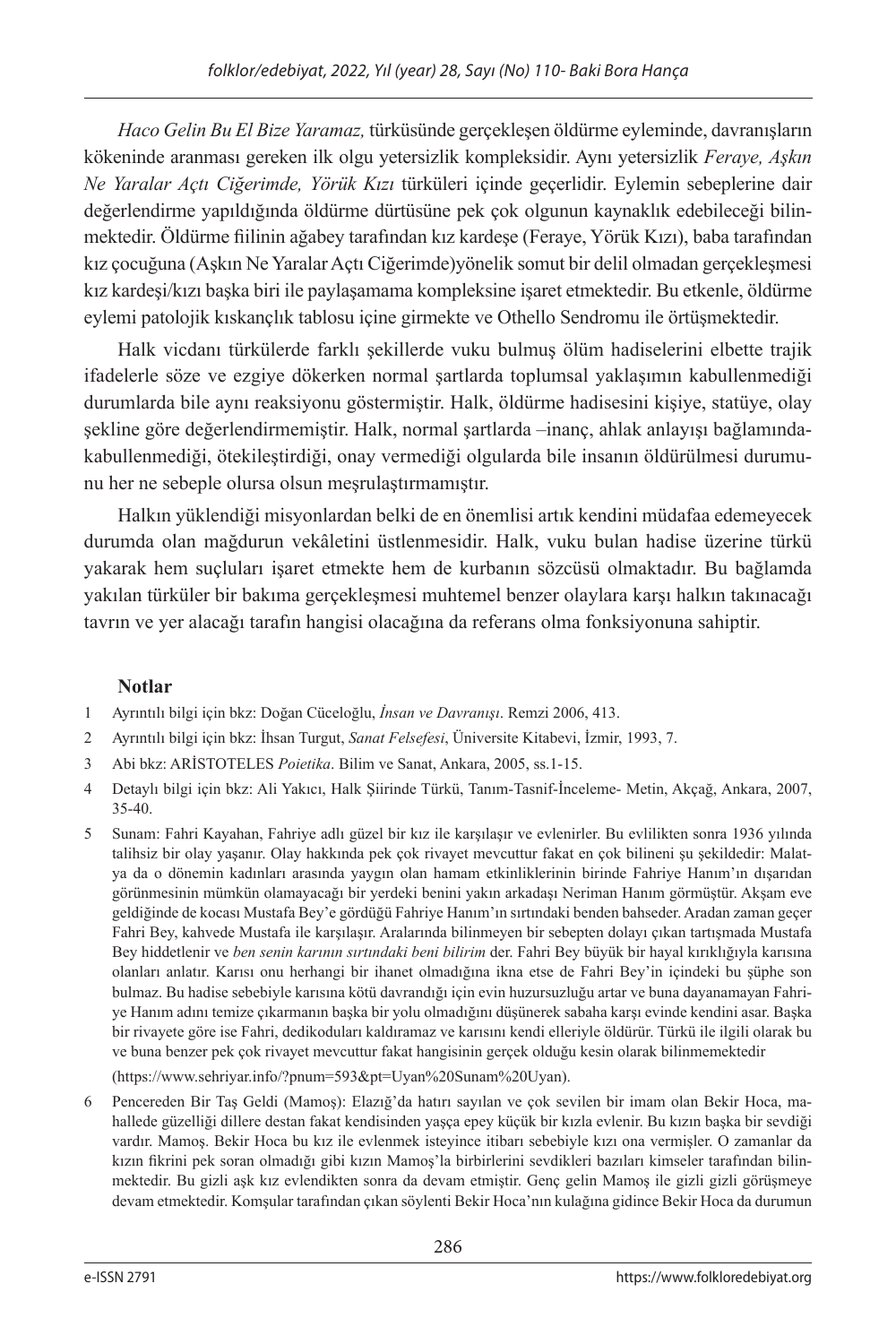doğru olup olmadığını anlamak için bir plan düşünür. Kimselere görünmeden bahçedeki söğüdün dalına çıkıp gizlice bekler. Bekir Hoca, Mamoş'un evine geldiğini ve karısının onu evin arka kapısından içeri aldığını görür. Öfkeyle içeri girip hem karısını hem de Mamoş'u kurşunlar(Güven, 2005:468-471).

- 7 Kapıyı Kösleyeydin (Fidoş):Harput'da bir umumhanede çalışan Fide isimli genç bir kadın vardır. Fide, güzelliğinin farkında olmasının getirdiği güvenle pek çok insanla birliktedir. Bunların içinde tanınmış bir ailenin oğlu olan Ünes de vardır. Ünes, medreseden fırsat buldukça soluğu Fide'nin umumi evinde almaktadır. Hovardalarının arasında en çok sevdiğinin Ünes olduğunu söylese de Fide, başkalarıyla da görüşmeye devam etmektedir. Ünes, arkadaşlarıyla Toptop denilen bir mevkiye gezmeye gider. Genç delikanlı alkolün etkisiyle dönüşte Fide'nin evine uğrar. Hâlbuki içeride başka bir misafir vardır. Fide, felaketi görür gibi kapıyı açmak istemez. Ünes içeri girmekte ısrar edince çaresiz kalarak kapıyı açar. Ünes, içeri girince Fide'nin birkaç erkekle içki masasında eğlendiğini görür. Bu masaya Ünes de dâhil olur. Fide, Ünes'in yanından kalkıp başkasının yanına oturur ve bu da yetmiyormuş gibi genç delikanlıyla alay etmeye başlar. Bu duruma içerleyen Ünes, kıskançlık ve alkolün etkisiyle deliye döner. Evdeki diğer misafirler bir arbede çıkacağını anlayıp evi terk eder. Ünes ile Fide yalnız kalınca Ünes, belindeki hançeri çıkarıp Fide'nin kalbine saplar. Fide oracıkta ölür.
- 8 Kalk Gidelim Haco Gelin Bu El Bize Yaramaz: Barak ovasından Haco (Hacer) gelin, kara kaşlı kara gözlü güzellikleriyle nam salmış kızlar içinde sarışın bir kızdır. Onu görenler cerene (ceylan) benzetirler. Haco gelini, komşu köylerden tanınmış bir ailenin oğluna isterler. Kızın babası kızının da fikrini aldıktan sonra kızı oğlana verir. Haco düğün günü, gördüğü ve sevdiği gence değil, onun ağabeyine gelin gittiğini öğrenir ve ağlamaya başlar gelip ne olduğunu sorduklarında ise Haco'nun küçük oğlana varmak istediğini ancak onun abisine verildiğini öğrenirler. Haco kızın babası durumu öğrenince oğlan evine *kızın gönlü küçük oğlanda, ben kızımın gönlünü yıkmam* der. Bu hadise üzerine Haco küçük oğlana gelin gider. Düğün kurulur ve oğlan evi Haco'yu almaya gelir. Gelin atla götürülürken, düğün alayının başında bulunan güveyin ağabeyi şeytana uyar ve aklından bu güzel Hoca benim avradım olacaktı, şimdi kendi elimle kardeşime yar etmeye götürüyorum diye geçirir. Cebinden çıkardığı yaylı bıçağı, atın üstünde salınan Haco'ya iki kere saplar. Gelin atın üstünden düşüp oracıkta ölür. Bu trajik hikâye üzerine Barak köylüleri bu türküyü yakarlar.
- 9 Feraye**:** 800 yıldır anlatılan bir hikâyeye dayanan türkü, Menteşe beyinin oğlu İlyas ile bir Türkmen demircisinin kızı Feraye'nin aşk öyküsünü anlatır. İlyas ava çıktığı bir gün Feraye ile karşılaşır ve orada birbirlerine âşık olurlar. İlyas'ın ailesi ilk başta 'bey oğluna bey kızı yakışır' diyerek kızı oğullarına uygun görmezler. Ancak İlyas ailesini ikna eder ve kızı istemeye giderler. Feraye'nin babası bu işe razı olur ve kızını bey oğluna verir. Kızın ağabeyi Mıstık, olaydan haberdar olunca 'bunlar nerede görüşmüş de sözleşmişler' diyerek duruma razı gelmez. Feraye'nin gönlü de İlyas'ta olduğu için âşıklar haberleşir ve Dipsiz Kapuz'un önünde buluşmaya karar verirler. Feraye devesini katarlayarak buluşma yerine gider ve İlyas'ı beklemeye başlar. Fakat ağabeyi Mıstık onu izlemiştir. Aniden Feraye'nin karşısına çıkan Mıstık hançerini kız kardeşine saplamaya başlar ve Feraye darbelerden dengesini kaybederek Dipsiz Kapuz'a yuvarlanarak can verir. Ağabeyi Mıstık da orada kendi canına kıyar (Deveci, 2007: 322-323).
- 10 Aşkın Ne Yaralar Açtı Ciğerimde: Şanlıurfa bölgesinde çok sevilen bir bey vardır. Uzun yıllar çocuğu olmayan bu bey sonunda bir kız evlada sahip olur ve ona gözü gibi bakar. Güzelliğiyle nam salan bu kız büyür ve kızı istemek için konağa gelip giden görücüler de artmaya başlar. Fakat ne bey kızını bu yiğitlere verir ne de kız onları ister. Kız bir gün bahçede meyve toplarken güzel bir türkü duyar ve peşine düşer. Türküyü söyleyenin kara yağız bir delikanlı olduğunu görür ve gönlünü ona kaptırır. Oğlan da bu güzellik karşısında erir ve o günden sonra gizlice haberleşmeye başlarlar. Oğlan da kız da annelerine durumu anlatır. Kızın annesi korkarak kızının bu halini Bey'e anlatır. Buna hiddetlenen bey bu işe razı olmaz. Buna rağmen oğlanın tarafı görücü olarak Bey'e gider. Bey münasip bir şekilde reddeder fakat oğlan vazgeçmez ve hatırı sayılır kişilerle birkaç kere daha istemeye gider. Bey inatçıdır ve kızını vermeyecektir. Âşıkların birlikte olmak için kaçmaktan başka çareleri yoktur. Kaçtıktan sonra Bey, onları her yerde aratmaya başlar ve kızını bularak konağa getirtir. Hiddetini yenemeyen bey bir gece kızının odasına elinde palayla girer ve onu öldürür. Kızının cesedini kucağına alan baba acılar içinde türküde geçen sözlerle feryat eder (Güven, 2005: 309-313).
- 11 Yörük Kızı: Çökertme türküsünün Halil'i bir suçtan dolayı hapis yatarken kız kardeşi bir grup genç tarafından tecavüze uğramıştır. Halil hapisten çıkınca bu hadiseyi öğrenir ve kız kardeşini suçlunun kim olduğu ile ilgili sorgular. Birden fazla kişinin olduğunu öğrenince kız kardeşini öldürür ve cesedini sırtlayarak yanmak üzere olan bir kireç ocağının içine atar (Deveci, 2007: 108).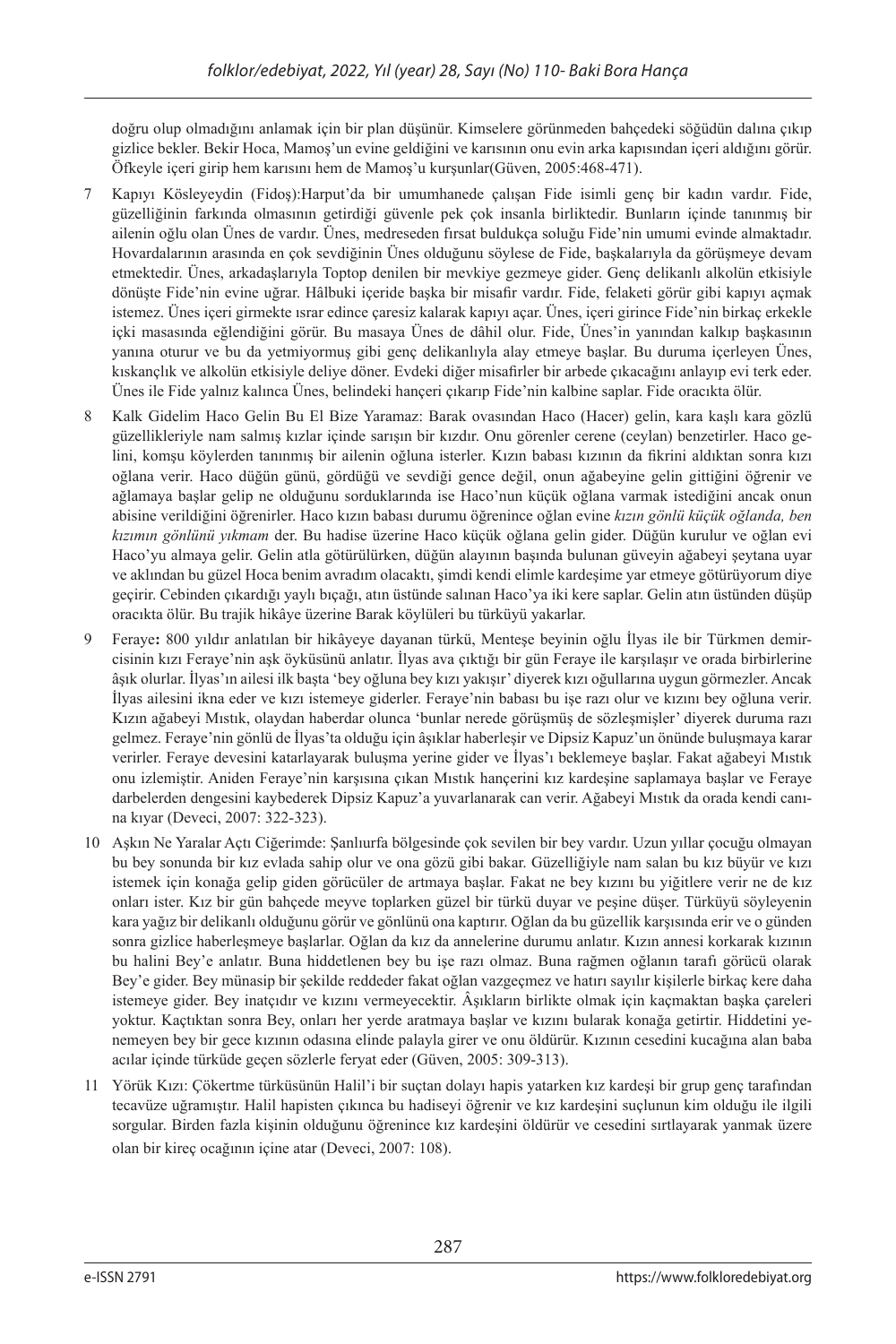#### **Araştırma ve Yayın Etiği Beyanı**

Bu makale tamamıyla özgün bir araştırma olarak planlanmış, yürütülmüş ve sonuçları ile raporlaştırıldıktan sonra ilgili dergiye gönderilmiştir. Araştırma herhangi bir sempozyum, kongre vb. sunulmamış ya da başka bir dergiye değerlendirilmek üzere gönderilmemiştir.

#### **Research and Publication Ethics Statement**

This is a research article, containing original data, and it has not been previously published or submitted to any other outlet for publication. The authors followed ethical principles and rules during the research process. In the study, informed consent was obtained from the volunteer participants and the privacy of the participants was protected.

#### **Yazarların Makaleye Katkı Oranları**

Bu makaledeki birinci yazar % 100 düzeyinde çalışmanın hazırlanması, veri toplanması, sonuçların yorumlanması ve makalenin yazılması aşamalarına katkı sağlamıştır.

#### **Contribution Rates of Authors to the Article**

The first author in this article contributed to the 100% level of preparation of the study, data collection, interpretation of the results and writing of the article.

#### **Destek Beyanı**

Bu çalışma herhangi bir kurum veya kuruluş tarafından desteklenmemiştir.

#### **Support Statement (Optional)**

There is no conflict of interest between the authors of this article.

#### **Acknowledgement (Optional)**

#### **Çıkar Beyanı**

Çalışma hazırlanırken; veri toplanması, sonuçların yorumlanması ve makalenin yazılması aşamalarında yazarlar arasında herhangi bir çıkar çatışması durumu söz konusu olmamıştır.

#### **Statement of Interest**

There is no conflict of interest between the authors of this article.

#### **Kaynakça**

Aritoteles (2005). *Poetika* (N. Kalaycı. Çev.) Bilim ve Sanat.

Bilgin, N. (2013). *Tarih ve kültürel bellek*. Bağlam.

BMA (The British Medical Association) (2002). *Illustrated medical dictionary*. A Dorling Kindersley Book.

Cüceloğlu, D. (2006). *İnsan ve davranış*. Remzi.

Deveci, Ü. (2007*). Deniz üstü köpürür: Muğla türküleri ve hikâyeleri*. Muğla İl Kültür Müdürlüğü.

Deveci, Ü. (2018). *Altın tasta gül kuruttum*. Kesit.

Dinçmen, K. (1997*). Psikiyatri ve mitos*. Pan.

Eliade, M. (1993). *Mitlerin özellikleri* (S. Rifat. Çev.) Simavi.

Enoch, M. D. ve Ball, N. B. (2013). *İlginç psikiyatrik sendromlar*. Okuyan Us.

Erhat, A. (1978). *Mitoloji sözlüğü*. Remzi.

Güven, M. (2005). *Türkiye sahasındaki hikâyeli türküler üzerine bir araştırma* [Yayımlanmamış doktora tezi]. Atatürk Üniversitesi Sosyal Bilimler Enstitüsü Türk Dili ve Edebiyatı Anabilim Dalı.

Hamilton, E. (2004). *Mitologya* (Ü. Tamer. Çev.) Varlık.

Jung, G. K. (2006). *Analitik psikoloji* (E. Gürol. Çev.) II. Baskı, İstanbul: Payel.